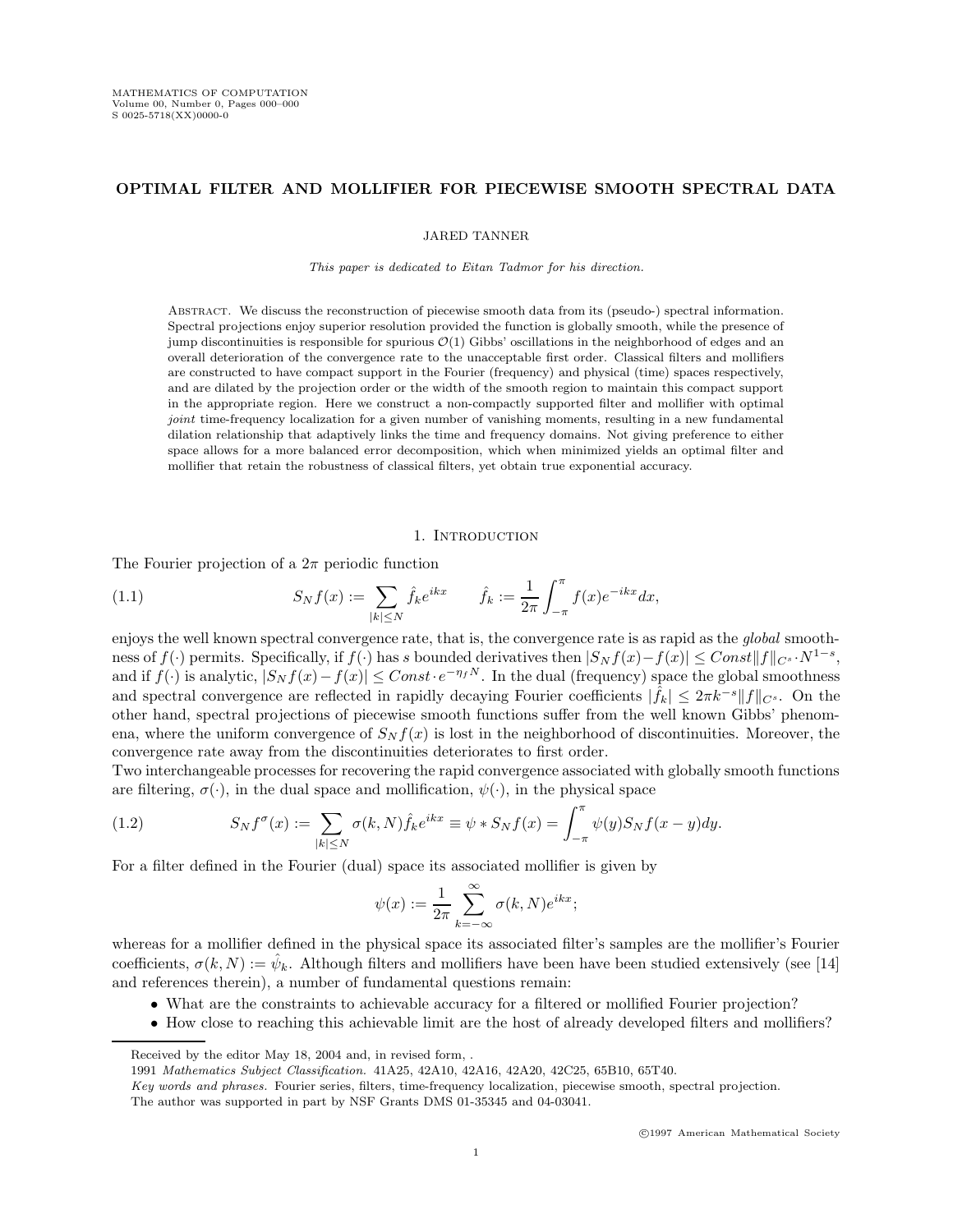- How has the historical construction of filters and mollifiers affected their properties?
- What is a filter and mollifier which achieves the optimal pointwise convergence rate?

In §2 a new error decomposition is introduced which is equally valid for filters and mollifiers. With this decomposition the fundamental competing errors are rendered transparent, and a unified analysis of filters and mollifiers is made available. The classical constructions of compactly supported filters and mollifiers are shown not to balance the fundamental competing errors, and as a result fail to approach the achievable accuracy. Specifically, it has been shown in [23] and [24] that even with optimally varying spatial orders of accuracy, compactly supported infinitely differentiable filters and mollifiers can at most obtain root exponential accuracy. That is  $|f(x)-\psi*S_Nf(x)| \leq Const_f \exp(-c(Nd(x))^{1/\alpha})$  for  $\alpha > 1$  where  $d(x)$  is the distance from the point being recovered to the nearest discontinuity. In §3 and §4 we abandon compact support, and by balancing the overall competing errors construct a filter and mollifier (Theorems 3.3 and 4.1 respectively) which obtain the optimal achievable rate of true exponential accuracy,  $|f(x)-\psi*S_N f(x)| \leq Const_f \exp(-cNd(x)).$ This optimal accuracy is obtained via a joint time-frequency localization of the filter and mollifier, and results in a new adaptive scaling relationship  $\sqrt{N/d(x)}$ .

Filtering remains the most prevalent approach for the resolution of Gibbs' phenomenon due to its extraordinary robustness and the computational efficiency of FFTs. Applications are ubiquitous, including fields as varied as image processing and spectral viscosity methods in the solution of time dependent problems. However, filtering as stated in  $(1.2)$  corresponds to a symmetric<sup>1</sup> localization about the point being approximated. Unfortunately, this symmetric nature necessitates diminished accuracy when approaching a discontinuity. Other techniques have been developed to overcome Gibbs' phenomenon, recovering high order accuracy up to the discontinuities, e.g. [3, 5, 6, 12, 14, 19] and references therein. The improved accuracy of these methods however comes at an increased computational cost of at least  $\mathcal{O}(N^2)$ . A practical procedure to overcome the limitations of filtering and yet retain the computational efficiency  $\mathcal{O}(N \log N)$  is to use filters away from the discontinuities and a reprojection method such as Gegenbauer postprocessing near the discontinuities, [8]. The efficiency of this hybrid approach is in large part determined by the size of the smooth region well approximated by the filtered Fourier projection. The exponential accuracy of the optimal filter and mollifier further decrease the computational cost of the hybrid method. In addition to the optimal filter and mollifier being useful tools in their own right, the analysis put forth in §2 resolves the fundamental questions concerning filtering posed earlier.

### 2. Fundamental competing errors for filters and mollifiers

The fundamental constraints to the achievable accuracy of a filtered Fourier sum are due to the limited information in the function's spectral projection and the mollifier induced blurring of unrelated information across discontinuities. To take into account the discontinuity location in a straight forward manner we undertake the error analysis in the physical space. Toward separating the fundamental error contributions Gottlieb and Tadmor introduced the decomposition<sup>2</sup>

(2.1) 
$$
E(N, x) := f(x) - \psi * S_N f(x)
$$

$$
= (f(x) - \psi * f(x)) + (\psi - S_N \psi) * (f(x) - S_N f(x))
$$

$$
(2.2) \qquad \qquad =: \quad R(N,x) + L_D(N,x)
$$

which we refer to as the regularization and dual space localization errors respectively. The dual space localization error contains the effects of the limited information in the function's spectral projection, and is controlled by the dual space localization of the mollifier to the space of the given data,  $[-N, N]$ .

To separate the error caused by the blurring of information across discontinuities we further decompose the regularization error. In particular, we segment the action of the mollifier in the largest symmetric region of smoothness,  $[x - d(x), x + d(x)]$  where  $d(x)$  is the distance from the point being recovered to the nearest

<sup>&</sup>lt;sup>1</sup>Here we consider symmetric mollifiers and real valued filters where considering a non-symmetric region of smoothness yields error bounds tighter only by a constant factor. We note in passing the one-sided filters introduced in [4] where complex valued filters are utilized in order to recover high order accuracy up to the discontinuities. Rather than such extrapolatory filters we focus on resolving the achievable accuracy of symmetric reconstructions.

<sup>&</sup>lt;sup>2</sup>This is achieved by adding and subtracting  $\psi * f(x)$  from  $\psi * S_N f(x)$  and  $f(x)$  respectively, and noting the orthogonality of  $S_N \psi$  and  $f - S_N f$ , [15].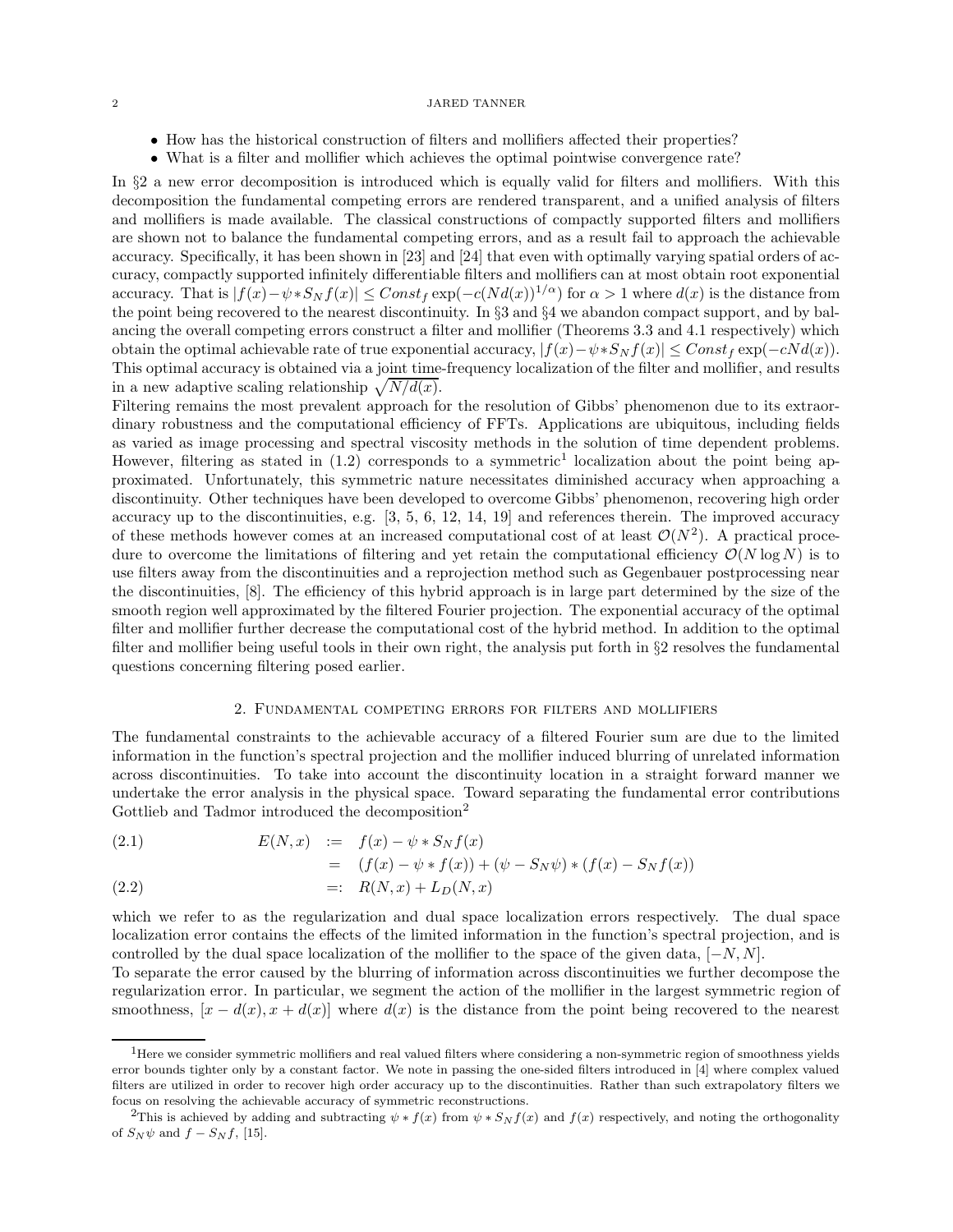discontinuity<sup>3</sup>, i.e.

$$
d(x) := dist(x, singsupp f).
$$

This decomposes<sup>4</sup> the regularization error into the accuracy and physical space localization errors respectively,

$$
R(N, x) = \int_{|y| \le d(x)} [f(x) - f(x - y)] \psi(y) dy + \int_{d(x) \le |y| \le \pi} [f(x) - f(x - y)] \psi(y) dy
$$
  
=:  $A(N, x) + L_P(N, x)$ .

The physical space localization error is determined by the decay of the mollifier for  $d(x) \le |y| \le \pi$ ; and the accuracy error  $A(N, x)$  is controlled by the number of local vanishing moments,

$$
\int_{-d(x)}^{d(x)} y^j \psi(y) dy \sim \delta_{j0} \qquad j=0,1,\ldots,p-1.
$$

possessed by the mollifier as can readily be seen by Taylor expanding  $f(x - y)$  about x, [14]. Combining these components, the total error for a general filter or mollifier can be viewed in terms of the localization and the accuracy errors,

(2.3) 
$$
E(N, x) := L_D(N, x) + L_P(N, x) + A(N, x).
$$

The remainder of the analysis is given in terms of this decomposition which separates the competing fundamental error components: 1) the limited information in the given data, 2) the blurring of information across discontinuities, and 3) the accuracy of the new projection in terms of a local polynomial approximation. The competing nature of the localization errors is a result of the Fourier transform's property that a dilation of  $\theta$  in one space corresponds to a contraction of  $1/\theta$  in the dual space. The accuracy error plays a more subtle role. As the number of vanishing moments is increased the mollifier must possess an increasing number of oscillations, which in turn causes a broadening in the dual space. We now review the construction and properties of classical and adaptive filters in terms of the error decomposition (2.3).

Filters have traditionally been constructed with compactly support,  $\sigma(\xi) = 0$  for  $|\xi| > 1$ , i.e  $\sigma(\xi) \in C_0[-1, 1]$ . Dilation by the projection order,  $N$ , then causes the filter to act only on the space of the given data, and as a result such filters have no dual space localization error. Moreover, a filter is said to be of order  $p$  if it is sufficiently smooth,  $\sigma \in C^p$ , and satisfies the filter accuracy condition,

(2.4) 
$$
\sigma^{(j)}(0) \sim \delta_{j0} \qquad j = 0, 1, ..., p - 1.
$$

The filter's smoothness is reflected in the localization of its associated mollifier (1.3). Being well localized, the filter's accuracy condition implies that the mollifier possesses  $p - 1$  near vanishing local moments where the quality of the vanishing moments is determined by the mollifiers localization, [24]. From these properties it has been shown that the accuracy and physical space localization errors are bounded by  $\|\sigma^{(p)}\|_{L^{\infty}} \|f^{(p)}\|_{L^{\infty}} (Nd(x))^{-p}$ , [14, 25]. Examples of filters constructed to satisfy these conditions include: the 2nd order raised cosine, the 8th order sharpened raised cosine [14], the infinite order filter of Majda et al [21], the spectral filter of Vandeven [25], and the adaptive filter of Tadmor and Tanner [24]. The adaptive order filter [24] balances the physical space localization and accuracy error components for general infinitely differentiable compactly supported filters. This was attained by analyzing the filter's smoothness in terms of the Gevrey regular space<sup>5</sup> and linking the filter order to the degree of the function's spectral projection, N, and  $d(x)$ . Balancing the remaining two error contributions,  $L_p \approx A$ , results in the root-exponential convergence rate,  $|f(x) - S_N f^{\sigma}(x)| \leq Const_f \exp(-c(Nd(x))^{1/\alpha})$  for  $\alpha > 1$ .

Mollifiers however, are traditionally defined to be compactly supported in the physical space, and to avoid transferring information across discontinuities are dilated by  $d(x)$ , [15]. As a result, there is no physical space localization error. To control the remaining dual space localization and accuracy errors,  $p$  order mollifiers are constructed with  $p-1$  vanishing moments, (2.3), and a similar order of smoothness,  $\psi \in C^p$ . The mollifier's physical space smoothness ensures dual space localization, and the vanishing moments control

<sup>&</sup>lt;sup>3</sup>Discontinuities can be computed from a function's (pseudo-)spectral information in the efficient  $\mathcal{O}(N \log N)$  computational cost, [10, 11].

<sup>&</sup>lt;sup>4</sup>The constant  $f(x)$  is first multiplied by the integral of the unit mass mollifier, followed by segmenting the largest symmetric region of smoothness in the integral.

<sup>&</sup>lt;sup>5</sup>A function  $\rho(\cdot)$  is in Gevrey regularity  $\alpha$  if  $\|\rho^{(s)}\|_{L^{\infty}} \leq K_{\rho}(s!)^{\alpha} \eta_{\rho}^{-s}$  for some  $K_{\rho}, \eta_{\rho}$  independent of s. Analytic functions satisfy  $\alpha = 1$ , and compactly supported functions can at most satisfy  $\alpha > 1$ .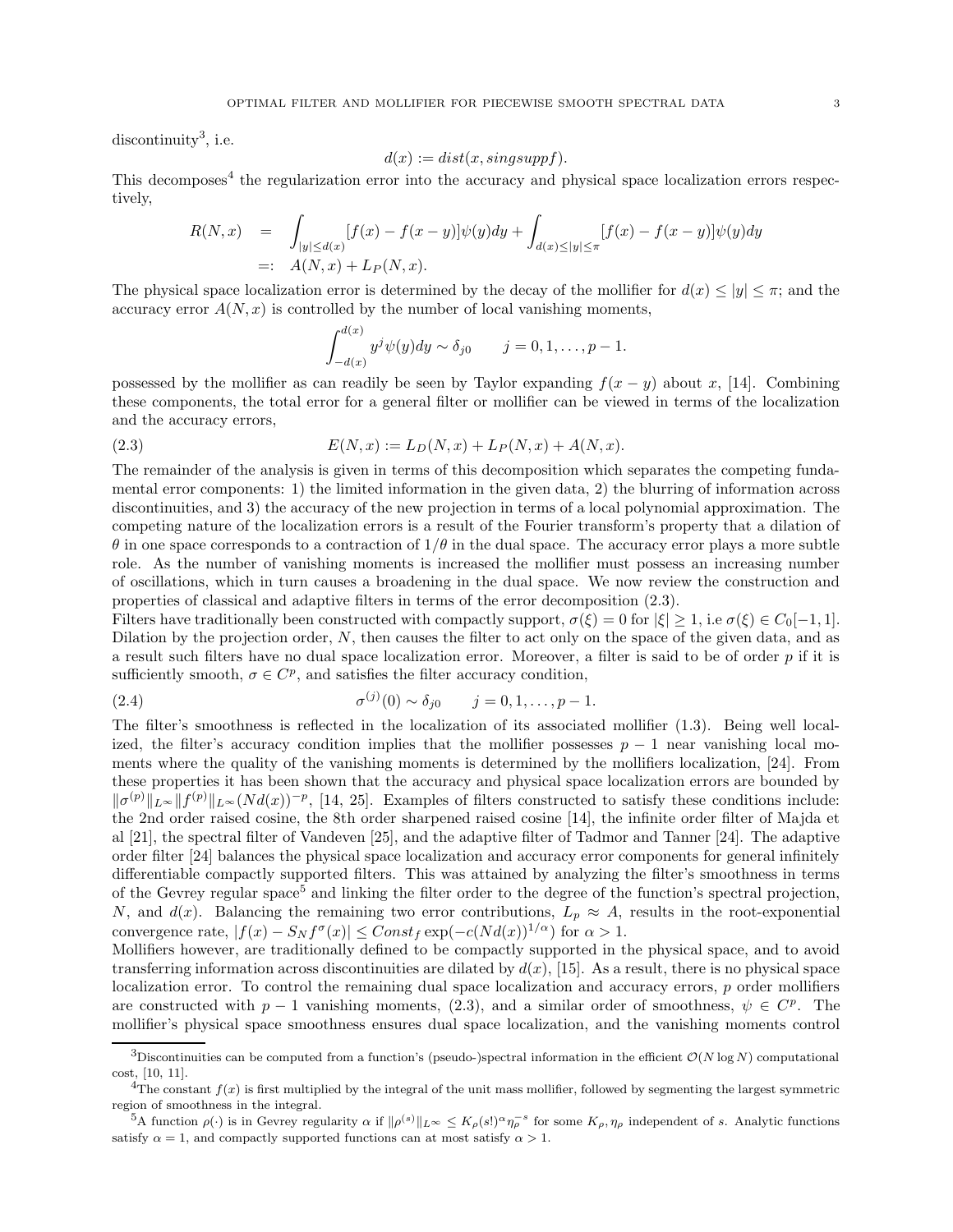the accuracy error by being exact for polynomials of up to degree  $p-1$ . The spectral mollifier of Gottieb and Tadmor [15] was extended to the adaptive mollifier in [23] where the two remaining competing dual space and accuracy errors were balanced. Similarly to the adaptive filter of [24], this was accomplished by considering Gevrey regularity and linking the mollifier order to N and  $d(x)$ . The same root-exponential convergence rate,  $|f(x) - \psi * S_N f(x)| \leq Const_f \exp(-c(Nd(x))^{1/\alpha})$  for  $\alpha > 1$  was likewise obtained.

Although compact support in either of the physical or dual space is desirable in some instances (as discussed in Remark §4.2), to achieve minimal error neither space has priority. By satisfying compact support, infinitely differentiable filters and mollifiers limit their accuracy to at most the root-exponential rates stated earlier. Additionally, even though the dilation factors  $N$  and  $d(x)$  for compactly supported filters and mollifiers respectively appear natural; to be performing the same action in the two different spaces, the Fourier transform implies that their dilation factors would be the inverse of one another. To overcome these limitations we abandon the traditional construction of compactly supported filters and mollifiers, and instead let the fundamental error decomposition (2.3) guide their construction. In particular, a filter and mollifier should possess the optimal joint time-frequency localization to  $[x - d(x), x + d(x)] \times [-N, N]$  for a given number of near vanishing moments. The minimal error is then achieved by equally balancing the three competing localization and accuracy errors, (2.3).

Their exist a number of non-compactly supported filters, but their analysis has primarily been done by comparison with compactly supported filters. For example, the commonly used exponential filter,  $\sigma(\xi)$  $\exp(-c\xi^{2m})$  satisfies the accuracy condition (2.4) for  $p = 2m + 1$  and the parameter c is selected so that  $\sigma(\pm 1)$  is at machine tolerance. Its accuracy is then justified by stating that when implemented numerically the computer treats it as being compactly supported. Other examples of non-compactly supported filters are the adaptive Erfc and Erfc-log filters introduced by Boyd, [2]. These filters pioneered the concept of adaptive filters, yet lack a rigorous error analysis. Instead, their convergence is justified through numerical examples and by being asymptotic approximations of the Vandeven filter, [25], which satisfies the traditional properties of a compactly supported filters. The new error decomposition allows a framework for properly analyzing these and other non-compactly supported filters. The previously mentioned filters, however, are not known to possess optimal joint time-frequency localization in any sense. Moreover, their construction is not amenable to analysis in the physical space. Specifically, the Fourier transform of the exponential filter is given in terms of hypergeometric functions and is not known for the Erfc and Erfc-log filters of Boyd.

In lieu of carrying out the analysis for a general smooth (analytic) filter, or an (exponentially) well localized mollifier, we focus on a specific filter-mollifier pair that possesses optimal joint time-frequency localization for a given number of near vanishing moments. The Distributed Approximating Hermite Functionals, DAHFs, introduced in [18] satisfy these properties with the optimality of joint time-frequency localization measured by the classical uncertainty principle<sup>6</sup>

(2.5) 
$$
4\pi||xh(x)||_{L^2} \cdot ||\xi(\mathcal{F}h)(\xi)||_{L^2} \ge ||h||_{L^2}^2.
$$

**Definition 2.1** (HDAF, [18]). The p order HDAF is given by

(2.6) 
$$
\phi_{p,\gamma}(x) := e^{-x^2/(2\gamma^2)} \gamma^{-1} \sum_{n=0}^p \frac{(-4)^{-n}}{n!} H_{2n}\left(\frac{x}{\gamma\sqrt{2}}\right),
$$

where  $H_{2n}$  is the Hermite polynomial<sup>7</sup> of order  $2n$ . The Fourier transform of  $(2.6)$  is given by

(2.7) 
$$
(\mathcal{F}\phi_{p,\gamma})(\xi) := e^{-\xi^2\gamma^2/2} \sum_{n=0}^p \frac{(\xi^2\gamma^2)^n}{2^n n!}.
$$

**Property 2.2** (HDAF localization, [18]). Let  $\delta\phi_{p,\gamma} := [\phi_{p,\gamma} - \phi_{p-1,\gamma}]$  be the difference between consecutive order DAHFs, and expand the time-frequency uncertainty in terms of the increase in frequency (dual) space uncertainty

$$
||x\phi_{p,\gamma}(x)||_{L^2}^2 \left(||\xi(\mathcal{F}\phi_{p-1,\gamma})(\xi)||_{L^2}^2 + ||\xi(\mathcal{F}\delta\phi_{p,\gamma})(\xi)||_{L^2}^2 + 2Re\int_{-\infty}^{\infty} \xi^2(\mathcal{F}\phi_{p-1,\gamma})(\xi)(\mathcal{F}\delta\phi_{p,\gamma})(\xi)d\xi\right).
$$

<sup>&</sup>lt;sup>6</sup>For consistency with the Fourier series expansion used here, (1.1), we use the Fourier transform normalization  $(\mathcal{F}h)(\xi)$  :=  $\frac{1}{2\pi} \int_{-\infty}^{\infty} e^{ix\xi} h(x) dx$ ; and note that equality in (2.5) is satisfied if and only if  $h(x) = \exp(-cx^2)$  for  $c > 0$ .

Thermite polynomials are orthogonality under the Gaussian weight,  $\int_{-\infty}^{\infty} e^{-x^2} H_m(x) H_n(x) dx = \sqrt{\pi} 2^n n! \delta_{nm}$ .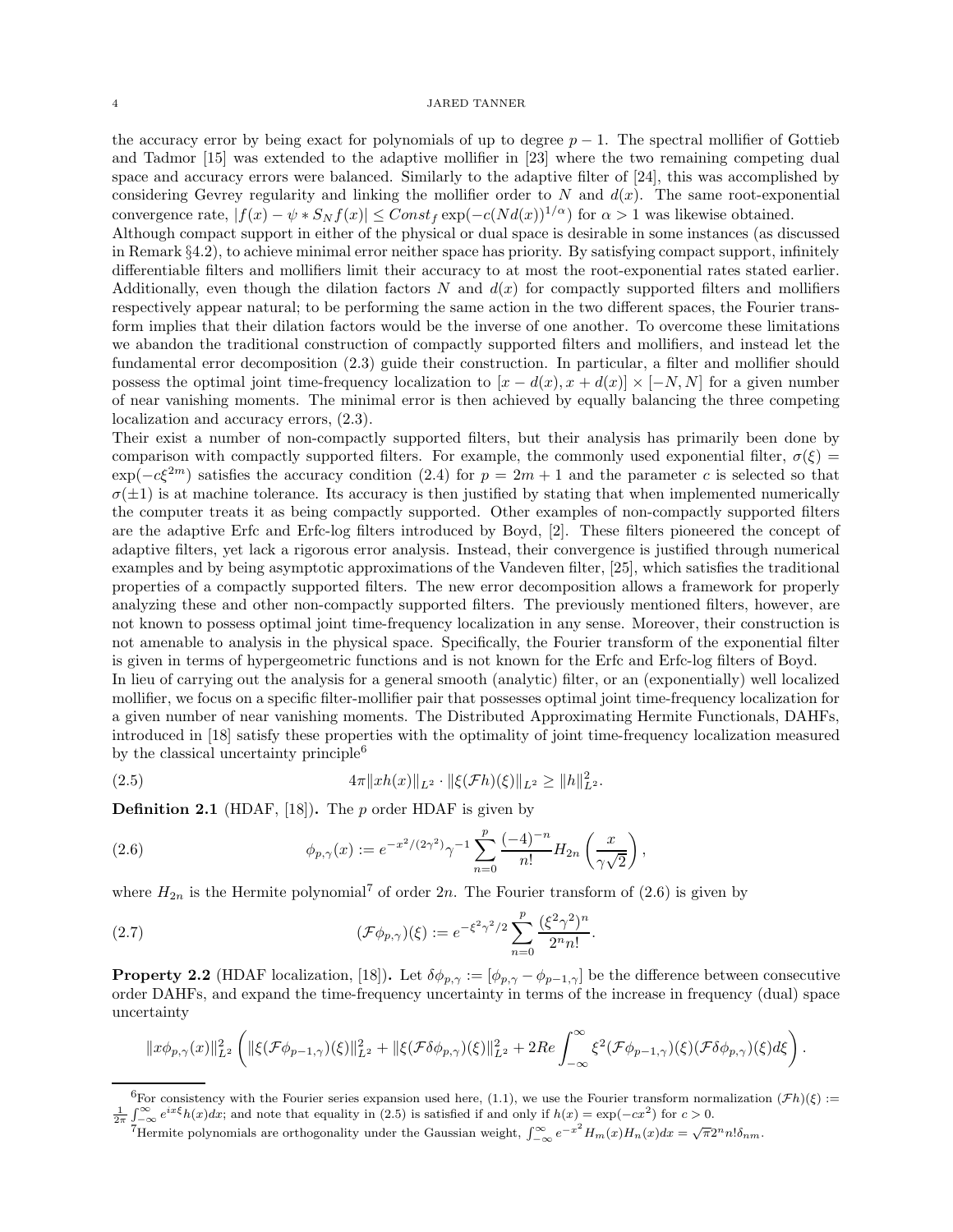The p order HDAF possesses joint minimal uncertainty in the sense that  $\phi_{p,\gamma}(x)$  possesses the minimal increase in the variance,  $\|\xi(\mathcal{F}\delta\phi_{p,\gamma})(\xi)\|_{L^2}^2$ , while also increasing the number of vanishing moments and holding constant  $||x\phi_{p,\gamma}(x)||_{L^2}^2 = ||x\phi_{p-1,\gamma}(x)||_{L^2}^2$ . Characteristic plots of DAHFs are presented in Figures 5.1 and 5.2.

We now undertake a detailed error analysis of a filter,  $\S3$ , and mollifier,  $\S4$ , constructed from the HDAFs, by selecting the optimal values for the localization,  $\gamma$ , and accuracy, p, parameters. By balancing the joint time-frequency localization for the region  $[x-d(x), x+d(x)]\times[-N, N]$  a new fundamental scaling factor is determined,  $\sqrt{N/d(x)}$ . As in [23] and [24] the adaptive optimal number of near vanishing moments,  $p(N, d(x))$ , is determined for this scaling relation, balancing the overall error. Having balanced the fundamental error contributions, the resulting optimal filter and mollifier introduced in §3 and §4, achieve substantially improved convergence rates over classical filters and mollifiers as stated in Theorems 3.3 and 4.1, and exhibited in the numerical examples, §5.

#### 3. Optimal Adaptive order Filter

In this section we construct the optimal adaptive order filter from the family of HDAFs, Definition 2.1, by determining the localization,  $\gamma$ , and accuracy, p, parameters for

(3.1) 
$$
\sigma_{\gamma}(\xi) := e^{-\xi^2 \gamma^2/2} \sum_{n=0}^p \frac{(\xi^2 \gamma^2)^n}{2^n n!}.
$$

We reiterate that this filter satisfies optimal joint time-frequency localization for the given order,  $\sigma^{(n)}_2(0)$  $\delta_{n,0}$  for  $n = 0, 1, \ldots, 2p$ . To bound the error after filtering a function's spectral projection with (3.1), we must determine bounds on the physical and dual space localization errors, as well as the accuracy error, (2.3). After constructing these bounds we will determine the optimal localization and moment parameters,  $\gamma$  and p respectively, by balancing the competing error component's decay rates. We begin with the dual space localization error which is bounded by,

$$
|L_D(N, x)| := ||(\psi - S_N \psi) * (f(x) - S_N f(x))||_{L^{\infty}}
$$
  
\n
$$
\leq ||f - S_N f||_{L^1} \cdot ||\psi - S_N \psi||_{L^{\infty}}
$$
  
\n
$$
\leq Const_f \cdot \sum_{k=N+1}^{\infty} \sigma_{\gamma} \left(\frac{k}{N}\right)
$$
  
\n
$$
\leq Const_f \cdot \int_{1}^{\infty} \sigma_{\gamma}(\xi) d\xi
$$
  
\n(3.2)  
\n
$$
\leq Const_f \cdot \gamma^{-2} p^2 \left(\frac{\gamma^2 e}{2p}\right)^p e^{-\gamma^2/2}
$$

where  $Const_f$  is a possibly different constant depending on f. Note that the quantity  $(\gamma^2 e/2p)^p$  is maximized at  $p = \gamma^2/2$ , canceling the exponential decay,  $\exp(-\gamma^2/2)$ ; and as such, for exponential dual space localization to  $[-N, N]$  the filter order must satisfy  $p < \gamma^2/2$ .

We now turn to the physical space localization error which is controlled by the decay of the filter's associated mollifier. As the filter is dilated by the factor N in the dual space, its associated mollifier is dilated by  $1/N$ in the physical space. Although we do not have an explicit representation of the mollifier formed from the filter's samples, (1.3), the mollifier is directly related to the filter's inverse Fourier Transform. More precisely, the mollifier is constructed from the uniform sampling of the filter, and accordingly the Poisson summation formula states that the dual space sampling corresponds to physical space periodization of the filter's Fourier transform,  $(2.7)$ ,

(3.3) 
$$
\psi(x) \equiv \sum_{m=-\infty}^{\infty} \phi_{p,\gamma}(N(x+2\pi m)).
$$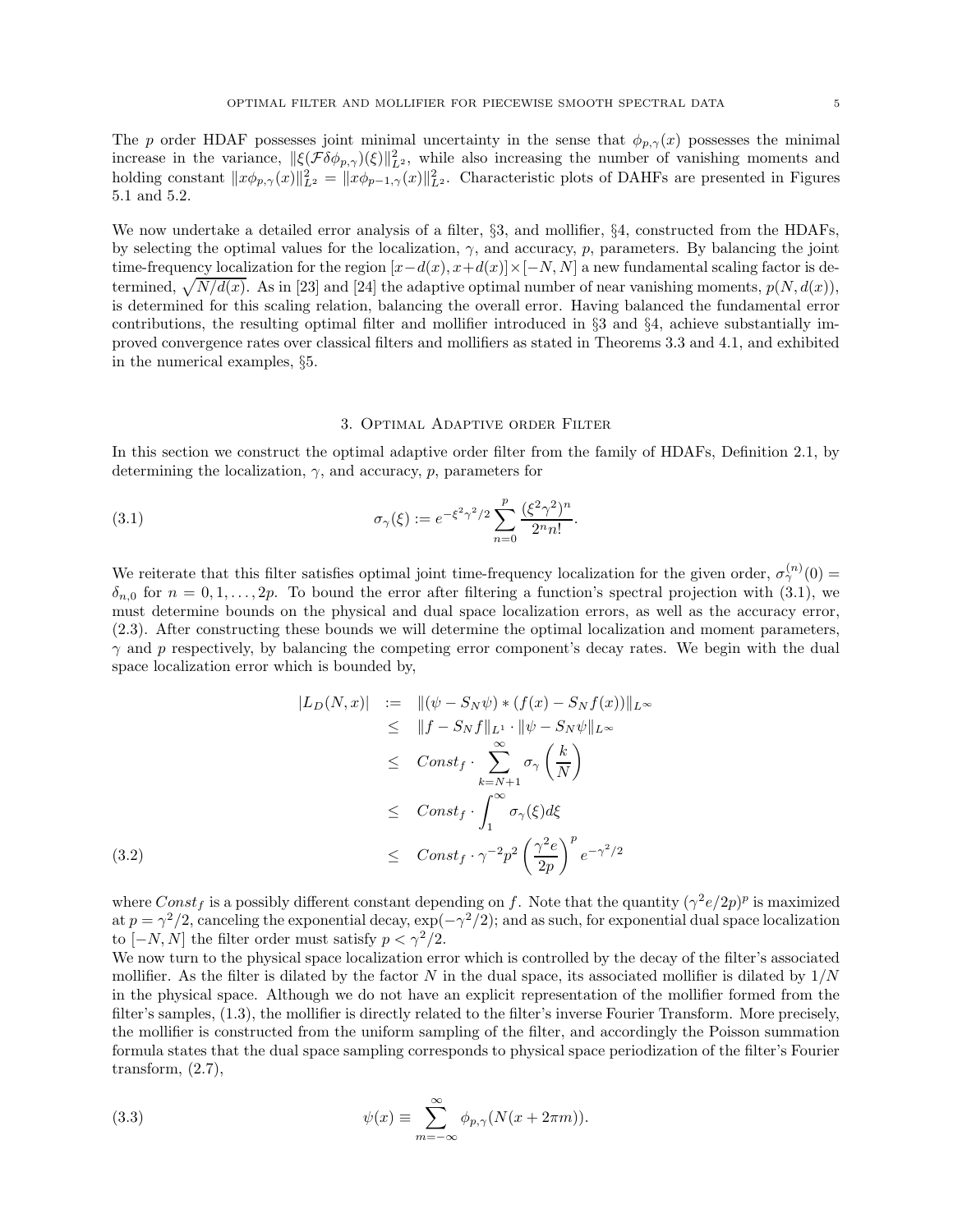Before investigating the localization bound for the mollifier, we determine a bound on the filter's Fourier transform,  $(2.7)$ . That is

$$
|\phi_{p,\gamma}(x)| \leq e^{-x^2/(2\gamma^2)} \gamma^{-1} \left| \sum_{n=0}^p \frac{(-4)^{-n}}{n!} H_{2n} \left( \frac{x}{\gamma \sqrt{2}} \right) \right|
$$
  

$$
\leq \text{Const} \cdot e^{-x^2/(4\gamma^2)} \gamma^{-1} \kappa \sum_{n=0}^p \frac{\sqrt{2n!}}{2^n n!}
$$
  
(3.4)  

$$
\leq \text{Const} \cdot \gamma^{-1} p^{3/4} e^{-x^2/4\gamma^2}
$$

where we utilized: 1) the bound on Hermite polynomials,  $|H_n(x)| < 1.1\sqrt{n!}2^{n/2}e^{x^2/2}$ , and 2) Sterling's inequality,  $1 < n! (e/n)^n (2\pi n)^{-1/2} < 1 + 1/4n$ , [16]. From relationship (3.3) and the decay of  $\phi_{p,\gamma}(x)$  we note that for  $|x| \leq \pi$ , the mollifier and the filter's Fourier transform are exponentially close,

(3.5) 
$$
|\psi(x) - \phi_{p,\gamma}(Nx)| \equiv \left| \sum_{m \neq 0} \phi_{p,\gamma}(N(x+2\pi m)) \right| \leq Const \cdot \frac{\gamma p^{3/4}}{N^2} e^{-(\pi N/2\gamma)^2} \qquad |x| \leq \pi,
$$

and as a result they decay at the same exponential rate,  $|\psi(x)| \leq Const \cdot (1 + (\frac{\gamma}{N})^2) |\phi_{p,\gamma}(Nx)|$ . Returning to the physical space localization error we obtain the bound,

$$
|L_P(N, x)| := \left| \int_{d(x) \le |y| \le \pi} [f(x) - f(x - y)] \psi(y) dy \right| \le 2 \|f\|_{L^\infty} \int_{d(x)}^{\pi} |\psi(y)| dy
$$
  
(3.6) 
$$
\le \text{Const}_f(1 + (\gamma/N)^2) \int_{d(x)}^{\pi} |\phi_{p,\gamma}(Ny)| dy \le \text{Const}_f \cdot (1 + (\gamma/N)^2) \frac{\gamma p^{3/4}}{N^2 d(x)} e^{-(Nd(x)/2\gamma)^2}.
$$

With the localization errors quantified we now turn to bounding the accuracy error by determining the number and quality of the mollifier's near vanishing moments. Due to the length of this calculation we segment it in the following subsection.

3.1. **Accuracy error.** Traditionally the accuracy error,  $A(N, x) := \int_{|y| \leq d(x)} [f(x) - f(x - y)] \psi(y) dy$ , is bounded by Taylor expanding  $g_x(y) := [f(x) - f(x - y)]$  about  $y = 0$  and taking the largest symmetric region in which  $g_x(y)$  is analytic,  $|y| \leq d(x)$  where as stated earlier  $d(x)$  is the distance from x to the nearest discontinuity of  $f(.)$ . The canonical Taylor expansion bound is then controlled by the vanishing moments and the truncation of the Taylor expansion,  $d(x)^q ||g_x||_{C^q}/q!$ . Here we focus on piecewise analytic<sup>8</sup> functions in which case the Cauchy integral formula quantifies the regularity as

$$
||f||_{C^{s}[x-d(x),x+d(x)]} \leq Const \cdot \frac{s!}{\eta_f^s}
$$

where  $f(x - z)$  extends analytically into the complex plane perpendicularly by the distance  $\eta_t$ . Incorporating the regularity bound in the classical  $q - 1$  term truncated Taylor expansion yields a truncation error proportional to  $(d(x)/\eta_f)^q$  which is only decreasing for  $d(x) < \eta_f$ . For this reason, to utilize the maximum region of smoothness, rather than selecting a small subinterval, makes the Taylor expansion bound ineffectual. Alternatively, we consider the near orthogonality of the mollifier and low order Chebyshev polynomials. Before investigating this approach in detail we first quantify the number and quality of the near vanishing moments for the mollifier associated with the filter  $(3.1)$ .

Similar to the case of the physical space localization, we approach the local moments through the properties of the filter's Fourier transform,  $\phi_{p,\gamma}(\cdot)$ , which possesses  $2p+1$  exactly vanishing moments when taken over the entire real line. Here, however, we are interested in local symmetric moments, defined as

$$
M_{n,d(x)} := \int_{-d(x)}^{d(x)} y^n \psi(y) dy \qquad d(x) \le \pi.
$$

 ${}^8$ Note that the analysis presented for the localization errors is the same for piecewise  $C^s$  functions; however, the accuracy error is decreased, resulting in an overall accuracy  $\mathcal{O}(N^{-s})$  for piecewise  $C^s$  functions.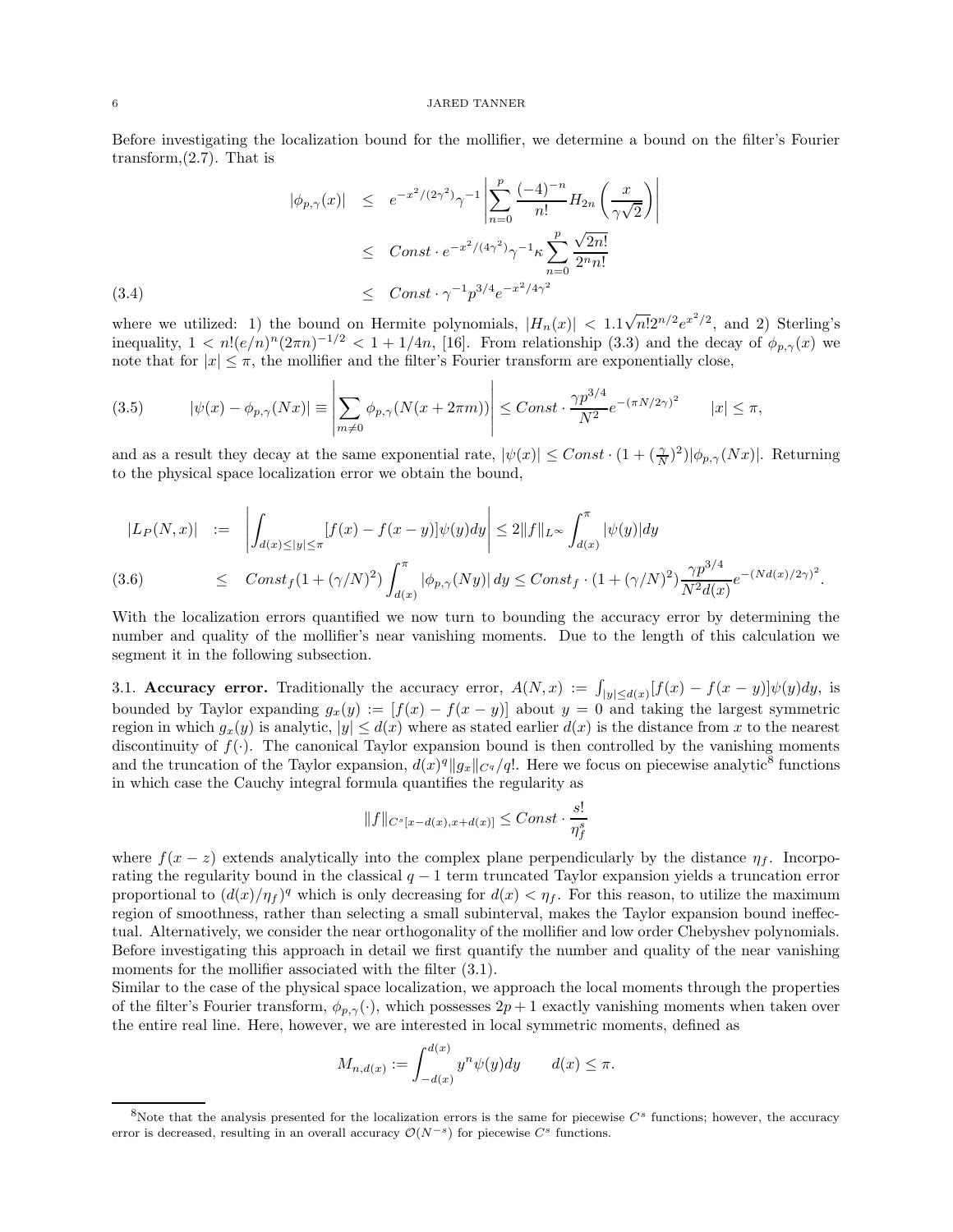As the mollifier is even it possesses exactly vanishing odd moments. To control the even moments for  $n \leq p$ we subtract the exact moment of  $\phi_{p,\gamma}$  and segment the local region of smoothness,  $|y| \leq d(x)$ ,

$$
M_{2n,d(x)} = \int_{-d(x)}^{d(x)} y^{2n} \psi(y) dy - \int_{-\infty}^{\infty} y^{2n} \phi_{p,\gamma}(Ny) dy
$$
  
= 
$$
\int_{-d(x)}^{d(x)} y^{2n} [\psi(y) - \phi_{p,\gamma}(Ny)] dy - \int_{|y| > d(x)} y^{2n} \phi_{p,\gamma}(Ny) dy =: \mathcal{M}_1 + \mathcal{M}_2.
$$

The first component is small due to the similarity of the mollifier and the filter's Fourier transform, (3.5)

$$
|\mathcal{M}_1| \le \max_{y \in [-\pi,\pi]} |\psi(y) - \phi_{p,\gamma}(Ny)| \cdot 2 \int_0^{d(x)} y^{2n} dy \le C \text{const} \cdot \frac{\gamma p^{3/4}}{N^2} d(x)^{2n} e^{-(\pi N/2\gamma)^2},
$$

and the second is controlled by the physical space localization (3.4)

$$
|\mathcal{M}_2| \leq \int_{|y| > d(x)} y^{2n} |\phi_{p,\gamma}(Ny)| dy \leq Const \cdot \gamma^{-1} p^{3/4} \int_{d(x)}^{\infty} y^{2n} e^{-(yN/2\gamma)^2} dy
$$
  
\n
$$
\leq Const \cdot \frac{\gamma p^{3/4}}{N^2 d(x)^{1/2}} e^{-(Nd(x)/2\gamma)^2} n! \left(\frac{2\gamma}{N}\right)^{2n} \sum_{k=0}^n \frac{1}{k!} \left(\frac{Nd(x)}{2\gamma}\right)^{2k}
$$
  
\n
$$
\leq Const \cdot \frac{\gamma p^{3/4} n}{N^2 d(x)^{1/2}} d(x)^{2n} e^{-(Nd(x)/2\gamma)^2}, \qquad n \leq \left(\frac{Nd(x)}{2\gamma}\right)^2.
$$

In the above bound for  $\mathcal{M}_2$ , the sum is initially increasing, reaching is maximum at  $k = (Nd(x)/2\gamma)^2$ ; as a result, for  $n \leq (Nd(x)/2\gamma)^2$  the sum reaches its maximum at  $k = n$  canceling the term  $n!(2\gamma/N)^{2n}$ . Combining the bounds for  $\mathcal{M}_1$  and  $\mathcal{M}_2$ , the number and quality of the moments is given by

(3.7) 
$$
|M_{2n,d(x)}| \leq Const \cdot \frac{p^{3/4} \gamma n}{N^2 d(x)^{1/2}} d(x)^{2n} e^{-(Nd(x)/2\gamma)^2}, \qquad n \leq \left(\frac{Nd(x)}{2\gamma}\right)^2
$$

With near vanishing moments quantified in (3.7), we return to bounding the accuracy error,  $A(N, x) :=$  $\int_{|y| \le r} [f(x) - f(x-y)] \psi(y) dy$ . Rather than the traditional Taylor expansion approach discussed above, we use a Chebyshev expansion of  $g_x(y)$  over  $y \in (-d(x), d(x))$  which gives a near min-max approximation for a given order polynomial. Before investigating this alternative Chebyshev polynomial based error decomposition we state the definition and properties for the Chebyshev polynomials which are relevant here.

**Definition 3.1** (Chebyshev polynomials, [20]). The  $k^{\text{th}}$  order Chebyshev polynomial is given by

$$
T_k(x) := \sum_{l=0}^{\lfloor k/2 \rfloor} c_l^{(k)} x^{k-2l} \qquad c_l^{(k)} := (-1)^l 2^{k-2l-1} \frac{k}{k-l} \cdot \binom{k-l}{l}
$$

and the Chebyshev expansion of a function,  $h(\cdot)$ , by

$$
S_M^T h(x) := \sum_{k=0}^M h_k^T T_k(x) \qquad h_k^T := \frac{2}{\pi} \int_{-1}^1 \frac{T_k(x)h(x)}{\sqrt{1-x^2}}.
$$

Property 3.2 (Chebyshev polynomials, bounds). The coefficients of a Chebyshev expansion of an analytic function decay exponentially, and as a result, Chebyshev projections converge at an exponential rate

(3.8) 
$$
|h_k^T| \leq Const_h \cdot \beta_h^{-k} \qquad \Longrightarrow \qquad \max_{|x| \leq 1} |h(x) - S_M^T h(x)| \leq Const_h \beta_h^{-M},
$$

where  $\beta_h > 1$  is a constant depending on the analytic extension of  $h(\cdot)$  to the complex plane. Additionally, the classical three term recursion relationship gives a bound on the growth of the coefficients composing a Chebyshev polynomial

$$
c_l^{(k+1)} = 2c_l^{(k)} - c_{l+1}^{(k-1)} \qquad \Longrightarrow \qquad \left| c_l^{(k)} \right| \le (1 + \sqrt{2})^k \quad \forall l.
$$

.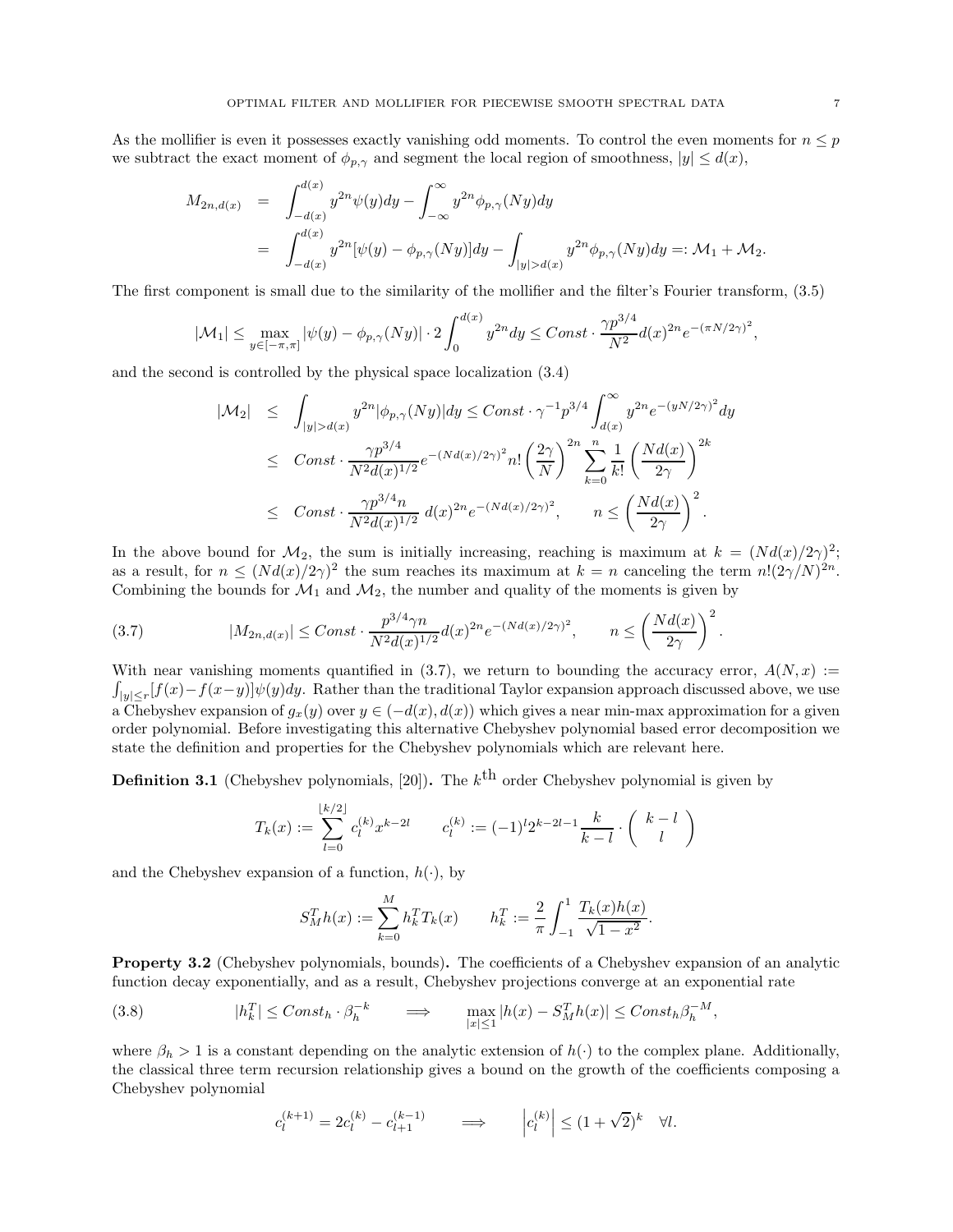We now turn to bounding the accuracy error,  $A(N, x)$ , decomposed into the two terms

$$
A(N, x) = \int_{|y| \le d(x)} \psi(y) g_x(y) dy
$$
  
= 
$$
\int_{|y| \le d(x)} \psi(y) (g_x(y) - S_p^T(g_x)(y)) dy + \int_{|y| \le d(x)} \psi(y) S_p^T(g_x)(y) dy =: A_1 + A_2
$$

where the first component is controlled by the exponential convergence of the Chebyshev projection, (3.8), of  $g_x(y) := f(x) - f(x - y)$  which is analytic for  $y \in (x - d(x), x + d(x)),$ 

$$
|\mathcal{A}_1| \leq Const_f \cdot \max_{|y| \leq d(x)} |g_x(y) - S_p^T(g_x)(y)| \int_{|y| \leq d(x)} |\psi(y)| dy \leq Const_f \cdot Nd(x) \beta_f^{-p}.
$$

The second component,  $A_2$  is small for modest  $p$  due to the near vanishing moments of the mollifier which correspond to near orthogonality with low order Chebyshev polynomials<sup>9</sup>

$$
\left| \int_{|y| \le d(x)} T_{2k} \left( \frac{y}{d(x)} \right) \psi(y) dy \right| \le \sum_{l=0}^{k} d(x)^{2(l-k)} \left| c_{l}^{(2k)} \right| \cdot \left| M_{2(k-l),d(x)} \right| \le (1+\sqrt{2})^{2k} \sum_{j=0}^{k} d(x)^{-2j} |M_{2j,d(x)}|
$$
  

$$
\le \text{Const} \cdot \frac{p^{3/4} k^2 \gamma}{N^2 d(x)^{1/2}} (1+\sqrt{2})^{2k} e^{-(Nd(x)/2\gamma)^2}, \qquad k \le \left( \frac{Nd(x)}{2\gamma} \right)^2,
$$

resulting in the bound

$$
|\mathcal{A}_2| = \left| \int_{|y| \le d(x)} \psi(y) S_p^T(g_x)(y) dy \right|
$$
  
\n
$$
= \left| \sum_{k=0}^p (g_x)_k^T \int_{|y| \le d(x)} T_k \left( \frac{y}{d(x)} \right) \psi(y) dy \right|
$$
  
\n
$$
\leq \text{Const}_f \sum_{k=0}^{\lfloor p/2 \rfloor} \beta_f^{-2k} \left| \int_{|y| \le d(x)} T_{2k} \left( \frac{y}{d(x)} \right) \psi(y) dy \right|
$$
  
\n
$$
\leq \text{Const}_f \frac{p^{15/4} \gamma}{N^2 d(x)^{1/2}} e^{-(Nd(x)/2\gamma)^2} \left( 1 + \left( \frac{1 + \sqrt{2}}{\beta_f} \right)^p \right).
$$

Combining the bounds for  $A_1$  and  $A_2$  yields the total accuracy error bound,

$$
(3.9) \qquad |A(N,x)| \leq Const_f \cdot Nd(x)\beta_f^{-p} + Const_f \frac{p^{15/4}\gamma}{N^2d(x)^{1/2}}e^{-(Nd(x)/2\gamma)^2} \left(1 + \left(\frac{1+\sqrt{2}}{\beta_f}\right)^p\right).
$$

3.2. Composite error. Combining the bounds for the localization and accuracy error components  $(L_D,$  $L_P$ , and A in (3.2), (3.6), and (3.9) respectively) we arrive at the overall error bound,

(3.10) 
$$
|f(x) - S_N f^{\sigma}(x)| \leq Const_f \left[ N d(x) \beta_f^{-p} + C_1 e^{-\gamma^2/2} + C_2 e^{-(Nd(x)/2\gamma)^2} \right]
$$

with functions

$$
(3.11) \t C_1 := \left(\frac{p}{\gamma}\right)^2 \left(\frac{\gamma^2 e}{2p}\right)^p, \t C_2 := \frac{\gamma p^{3/4}}{N^2 d(x)} \left(1 + \left(\frac{\gamma}{N}\right)^2\right) + \frac{p^{15/4} \gamma}{N^2 d(x)^{1/2}} \left(1 + \left(\frac{1 + \sqrt{2}}{\beta_f}\right)^p\right).
$$

The optimal behavior of the localization and accuracy parameters,  $\gamma$  and p respectively, are selected so that the competing error components possess the same decay rate, with the dominant error components given by  $\beta_f^{-p}$ ,  $\exp(-\gamma^2/2)$ , and  $\exp(-(Nd(x)/2\gamma)^2)$ . Although the optimal values of  $\gamma$  and  $p$  depend on the particular function being approximated through  $\beta_f$ , the decay rates can be balanced by equating the exponents,  $p = \gamma^2/2 = (N d(x)/2\gamma)^2$ , resulting in

(3.12) 
$$
\gamma := \sqrt{\alpha N d(x)} \qquad p := \kappa N d(x).
$$

<sup>9</sup>We only consider the even Chebyshev polynomials as the mollifier is even, giving exact orthogonality to all odd functions.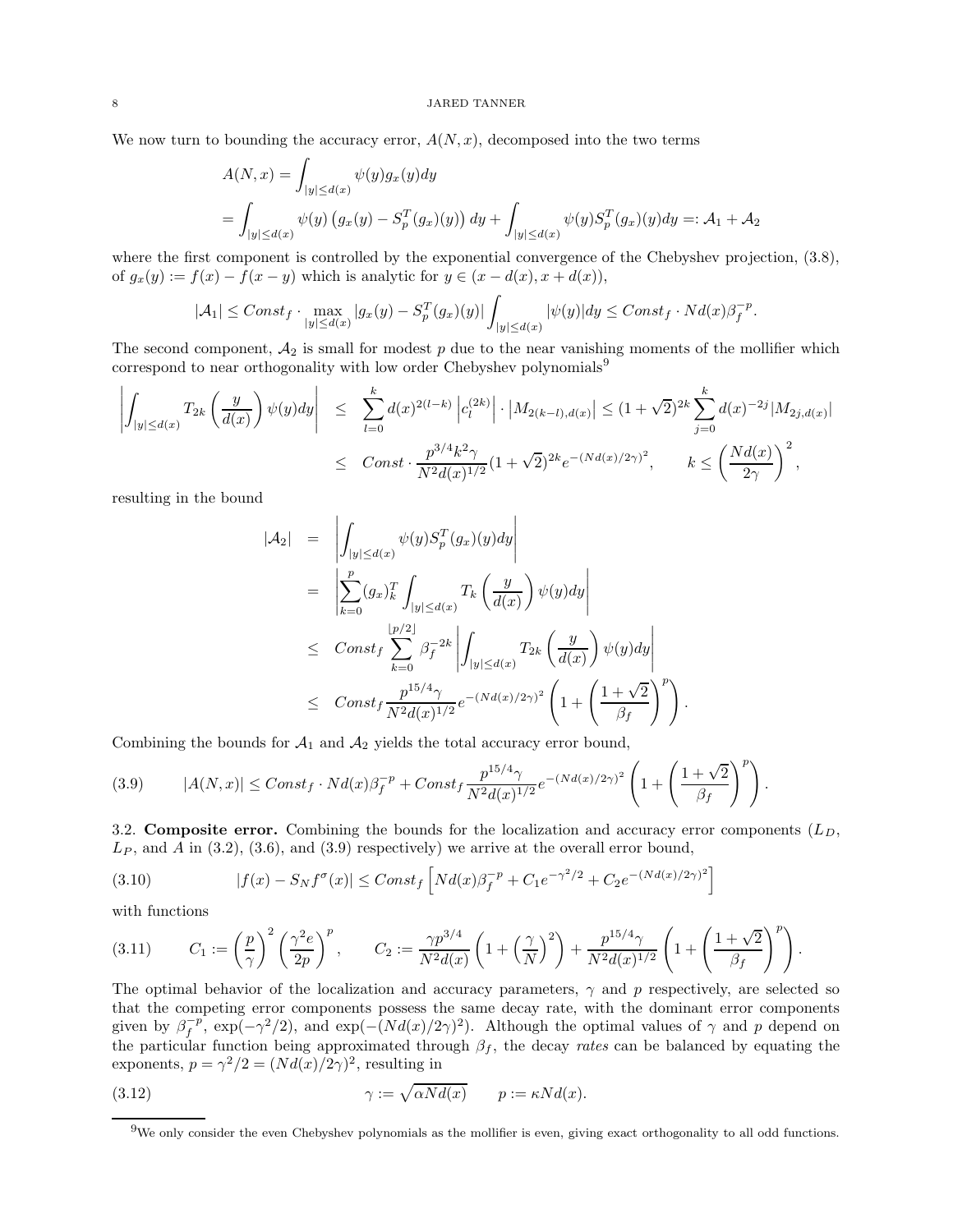With these relationships we return to the second and third components of the overall error, as expressed in equation (3.10), fully including the growth rate of  $C_1$  and  $C_2$ . For the parameters selected as described in (3.12), the second component is bounded by,

$$
C_1 e^{-\gamma^2/2} = \frac{\kappa^2}{\alpha} N d(x) \left( \frac{2\kappa^{\kappa} e^{\alpha/2}}{(\alpha e)^{\kappa}} \right)^{-N d(x)},
$$

and the third error element simplifies to

 $\overline{1}$ 

$$
C_2 e^{-(Nd(x)/2\gamma)^2} \leq Const \cdot d(x)^{15/4} N^{9/4} \left( 1 + \left( \frac{\beta_f}{1 + \sqrt{2}} \right)^{-\kappa N d(x)} \right) e^{-\frac{1}{2\alpha} N d(x)}
$$
  

$$
\leq Const \cdot d(x)^{15/4} N^{9/4} \left( \frac{e^{1/2\alpha}}{(1 + \sqrt{2})^{\kappa}} \right)^{-N d(x)},
$$

where the second line is due to  $\beta_f > 1$  for  $f(.)$  piecewise analytic. Exponential decay in  $Nd(x)$  of the second and third component requires  $(\alpha e/\kappa)^{\kappa}/2e^{\alpha/2} < 1$ , and  $\exp(1/2\alpha)(1+\sqrt{2})^{-\kappa} > 1$  respectively. The above bounds are summarized in the following theorem:

**Theorem 3.3.** Given the N truncated Fourier coefficients, of a piecewise analytic function,  $\{\hat{f}_k\}_{|k| \leq N}$ , the function can be recovered within the exponential bound

(3.13) 
$$
\left| f(x) - \frac{1}{2\pi} \sum_{|k| \leq N} \sigma_{opt}(k, N, x) \hat{f}_k e^{ikx} \right| \leq Const_f \cdot N^{9/4} \tau^{-Nd(x)}
$$

where  $\tau := \min \left( \beta_f^k, 2e^{\alpha/2} \left( \frac{\kappa}{\alpha e} \right)^{\kappa}, \frac{e^{1/2\alpha}}{(1+\sqrt{2})^{\kappa}} \right)$  and with the adaptive filter

(3.14) 
$$
\sigma_{opt}(k, N, x) := e^{\frac{-\alpha k^2 d(x)}{2N}} \sum_{n=0}^{\lfloor \kappa N d(x) \rfloor} \frac{1}{n!} \left( \frac{\alpha k^2 d(x)}{2N} \right)^n
$$

Although the optimal values for the free constants,  $\alpha$  and  $\kappa$ , depend on the function's regularity constant,  $β_f$ , convergence is ensured, i.e.  $τ > 1$ , when  $ακ < 1/2 \ln(1 + \sqrt{2}) \approx 0.56$ . We conclude this section on the optimal filter for truncated Fourier series with remarks concerning practical numerical computations and the optimal filter's dilation relationship.

.

Remark 3.4. Notwithstanding the optimal<sup>10</sup> values for the free constants,  $\alpha$  and  $\beta$ , are function-dependent, practical function-independent values can be realized through a mix of numerical experiments and a rough balancing of the primary terms. In particular, numerical experiments encourage a relatively small value for κ, making the dominant contributions from the localization constant given by  $e^{\alpha/2}$  and  $e^{1/2\alpha}$ , which are balanced for  $\alpha = 1$ . Numerical experiments furthermore indicate that selecting  $\kappa = 1/15$  gives good results for a variety of functions with significantly different regularity constants. In this case,  $\tau$  reduces to

(3.15) 
$$
\tau = \min\left(1.55, \beta_f^{1/15}\right) \quad \text{with} \quad \alpha = 1, \quad \kappa = 1/15.
$$

We reiterate that the above parameter selection is not optimal, but note that it does guarantee exponential convergence for  $f(x)$  piecewise analytic. A larger value for the accuracy constant,  $\kappa$ , is encouraged for functions which are more oscillatory, resulting in smaller values of  $\beta_f$ .

Remark 3.5. In contrast to classical filters which are dilated by N to maintain compact support in  $[-N, N]$ , the optimal filter is dilated by  $\sqrt{N/d(x)}$  to achieve optimal joint time-frequency localization to the domain  $[x - d(x), x + d(x)] \times [-N, N]$ . This adaptive time-frequency localization is a consequence of the localization parameter  $\gamma \sim \sqrt{Nd(x)}$ . In section 4 we construct the optimal mollifier defined in the physical space, arriving at the dilation rate  $\sqrt{d(x)/N}$ . Again, this is in contrast to traditional compactly supported mollifiers which are dilated by  $d(x)$  so as to avoid transferring information across the discontinuity. For filtering and mollification to be performing the same action in dual spaces the Fourier transform implies that their dilation parameters should be the inverse of one another. This is indeed the case for the optimal filter and mollifier,

<sup>&</sup>lt;sup>10</sup>Here we concern ourselves with near function-independent estimates of the parameters α and κ, but note that the convergence rate for a given function may be increased if  $\beta_f$  were approximated, [9].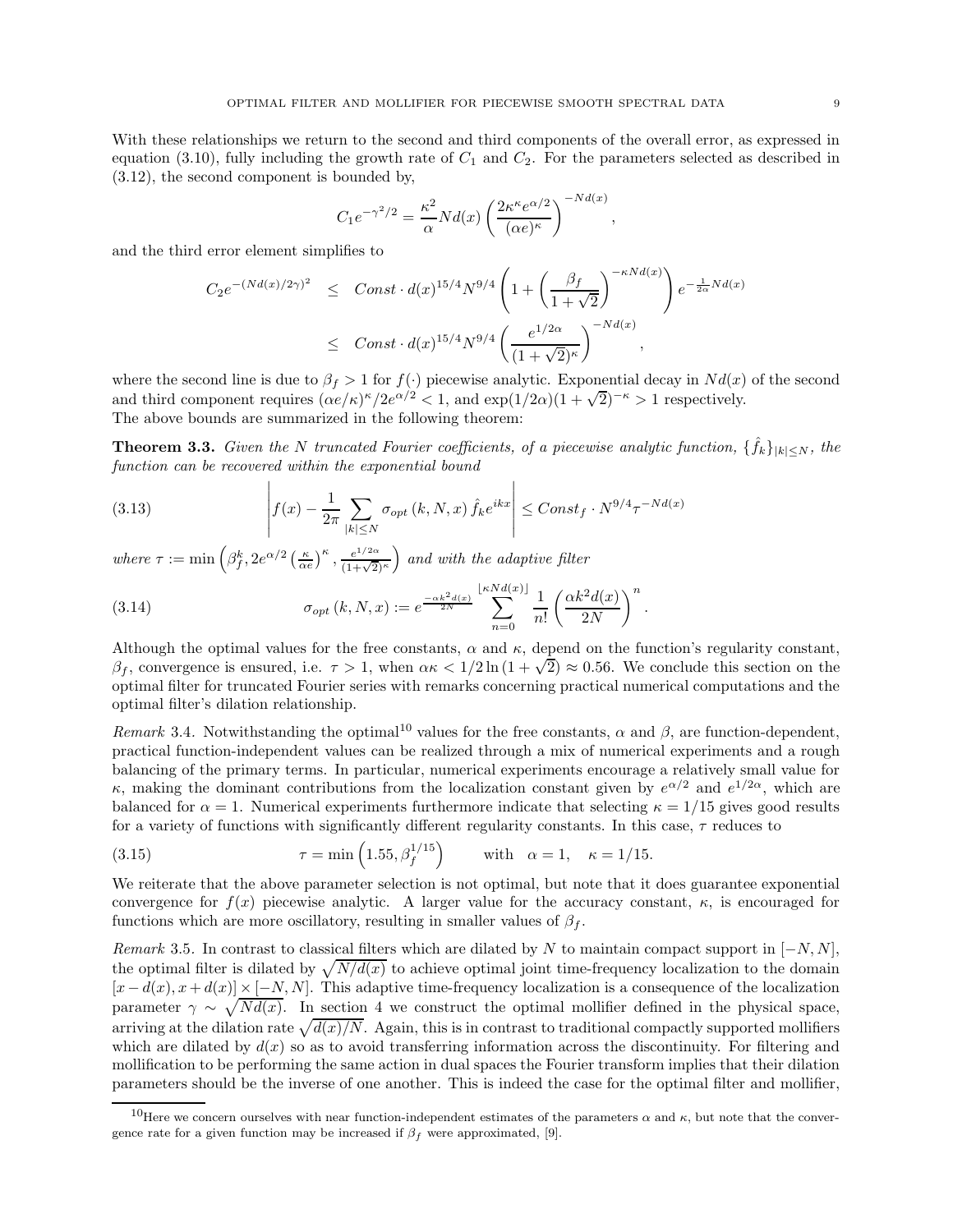and is not satisfied by classical compactly supported constructions, which as stated before are traditionally dilated by N and  $d(x)$  respectively. In addition to recovering true exponential accuracy, this dilation property is one of the core advances of the optimal filter and mollifier.

3.3. Filtering of pseudo-spectral data. The discrete analog to a function's spectral projection,  $S_N f$ , is its pseudo-spectral information, its equidistant samples,  $f(y_\nu)$  where  $y_\nu := \frac{\pi}{N}(\nu - N)$  for  $\nu = 0, 1, \ldots, 2N - 1$ . The function's trigonometric interpolant is formed from these samples,

(3.16) 
$$
I_N f(x) := \sum_{|k| \le N} \tilde{f}_k e^{ikx} \qquad \tilde{f}_k := \frac{\pi}{N} \sum_{\nu=0}^{2N-1} f(y_\nu) e^{-iky_\nu},
$$

where the pseudo-spectral coefficients,  $\tilde{f}_k$ , are an approximation of the true Fourier coefficient,  $\hat{f}_k$ ; replacing the integral in (1.1) with its trapezoidal sum. Although for piecewise smooth functions the trapezoidal quadrature is only first order,  $|\tilde{f}_k - \hat{f}_k| \approx \mathcal{O}(N^{-1})$ , the function can be approximated within the same bound as presented in Theorem 3.3.

An error decomposition similar to (2.3) is satisfied for the filtered trigonometric interpolant,

(3.17) 
$$
E^{ps}(N, x) := f(x) - \psi * I_N f(x)
$$

$$
= (f(x) - \psi * f(x)) + (\psi - S_N \psi) * (f(x) - I_N f(x))
$$

$$
=: R(N, x) + L_D^{ps}(N, x) \equiv L_D^{ps}(N, x) + L_P(N, x) + A(N, x),
$$

where the physical space localization and accuracy errors are unchanged from the spectral projection error expansion. The essential component of the dual space localization error is the decay of  $\|\Psi - S_N \Psi\|_{L^{\infty}}$ which is unchanged. As such, the modified error,  $L_D^{ps}$  satisfies the same bound as in the case of the spectral projection, (3.2), with  $||f - S_N f||_{L^1}$  replaced by  $||f - I_N f||_{L^1}$  which are of the same order. With the same bounds satisfied for the filtered trigonometric interpolant the optimal filter is selected as before in Theorem 3.3, resulting in the following theorem:

**Theorem 3.6.** Given the 2N equidistant samples, of a piecewise analytic function,  $\{f(\frac{\pi}{N}(\nu-N))\}_{\nu=0}^{2N-1}$ , by filtering the trigonometric interpolant, (3.16), the function can be recovered within the exponential bound

$$
\left| f(x) - \frac{1}{2\pi} \sum_{|k| \le N} \sigma_{opt}(k, N, x) \tilde{f}_k e^{ikx} \right| \le Const_f \cdot N^{9/4} \tau^{-Nd(x)}
$$

where  $\tau$  and the adaptive filter are given in Theorem 3.3.

Although the optimal filter is equally applicable for pseudo-spectral data, as stated in the above theorem, computational efficiency can be gained by operating on the function's uniform samples in the physical space. In addition, by operating directly on the samples circumvents going to the Fourier domain, and in doing so can avoid transferring information across the discontinuities.

## 4. Optimal Adaptive order Mollifier

As stated in equation (1.2), filtering can be applied as pointwise multiplication in the Fourier dual space, or by convolution with the mollifier in the physical space. In §3 we constructed and analyzed the optimal filter when the data is given as either the truncated Fourier coefficients or the function's uniform samples, Theorems 3.3 and 3.6 respectively. We now construct and analyze a mollifier defined in the physical space, using the optimal order filter's inverse Fourier transform,  $\phi_{p,\gamma}(N)$ , which similarly to the optimal filter satisfies optimal (in the sense of Property 2.2) joint time-frequency localization. We focus here on the mollifier applied to the pseudo-spectral data, where using a mollifier defined entirely in the physical space allows for a purely physical space implementation. We now detail the error analysis for the mollifier,  $\phi_{p,\gamma}(N\cdot)$ , proving the same convergence rate as in Theorem 3.6.

Unlike the filter's associated mollifier,  $\psi(\cdot)$ , the mollifier defined directly in the physical space,  $\phi_{p,\gamma}(N\cdot)$ , is not periodic, and as such the implementation requires the periodic extension of the samples,

$$
f_{\pi}(y_{\nu} + 2\pi n) := f(y_{\nu})
$$
 for  $n = -1, 0, 1$ .

Moreover we define the symmetric region containing the 2N samples centered about x as  $I_x := (x - \pi, x + \pi]$ .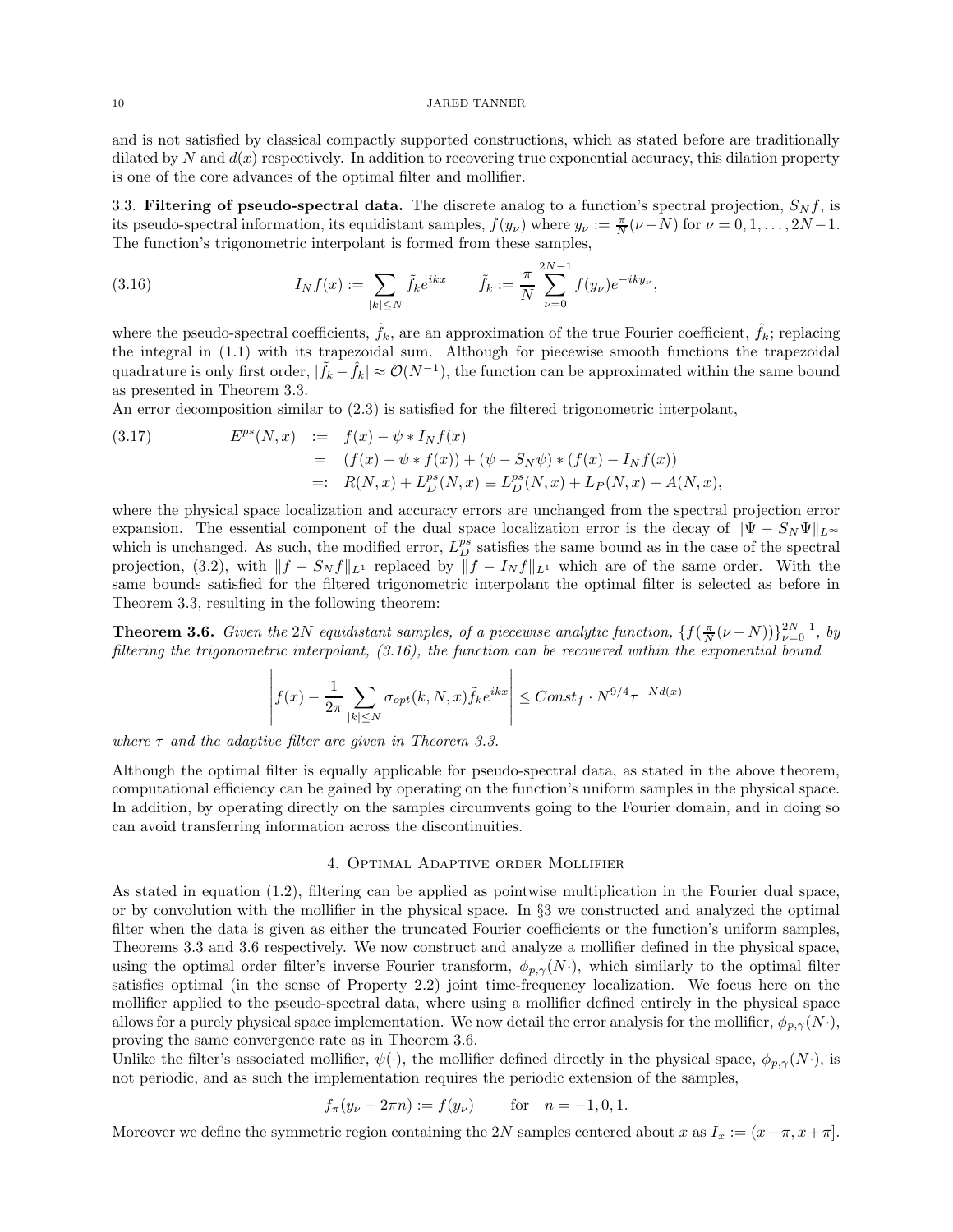The error after discrete mollification with  $\phi_{p,\gamma}(N)$  is defined, and can be expanded<sup>11</sup> as follows:

$$
E_{mol}(N,x) := f(x) - \frac{\pi}{N} \sum_{y_{\nu} \in I_x} f_{\pi}(y_{\nu}) \phi_{p,\gamma}(N(x - y_{\nu}))
$$
  
\n
$$
= f(x) - \frac{\pi}{N} \sum_{y_{\nu} \in I_x} f_{\pi}(y_{\nu}) S_N \psi(x - y_{\nu}) + \frac{\pi}{N} \sum_{y_{\nu} \in I_x} f_{\pi}(y_{\nu}) [S_N \psi(x - y_{\nu}) - \psi(x - y_{\nu})]
$$
  
\n
$$
+ \frac{\pi}{N} \sum_{y_{\nu} \in I_x} f_{\pi}(y_{\nu}) [\psi(x - y_{\nu}) - \phi_{p,\gamma}(N(x - y_{\nu}))]
$$
  
\n(4.1) =:  $\mathcal{E}_1 + \mathcal{E}_2 + \mathcal{E}_3$ .

 $\mathbf{I}$ 

The first component is simply the error when filtering the trigonometric interpolant,

$$
\mathcal{E}_1 := f(x) - \frac{\pi}{N} \sum_{y_\nu \in I_x} f_\pi(y_\nu) S_N \psi(x - y_\nu) = f(x) - \frac{1}{2\pi} \sum_{|k| \le N} \sigma\left(\frac{k}{N}\right) \tilde{f}_k e^{ikx} = f(x) - \psi * I_N f(x),
$$

 $\overline{\phantom{a}}$  $\overline{\phantom{a}}$  $\overline{\phantom{a}}$  $\overline{\phantom{a}}$  $\overline{\phantom{a}}$  $\overline{a}$ 

which is composed of the localization and accuracy error components as in equation  $(3.17)$ . The second component of  $E_{mol}$  satisfies the same bound as the dual space localization error,  $L_D(N, p, x)$ ,

$$
\begin{array}{rcl}\n|\mathcal{E}_2| &=& \frac{\pi}{N} \left| \sum_{y_\nu \in I_x} f_\pi(y_\nu) [S_N \psi(x - y_\nu) - \psi(x - y_\nu)] \right. \\
& \leq & 2\pi \|f\|_{L^\infty[-\pi, \pi]} \|\psi - S_N \psi\|_{L^\infty} \\
& \leq & Const_f \sum_{|k| > N} \sigma \frac{k}{N} \leq Const_f \int_1^\infty \sigma(\xi) d\xi \\
& \leq & Const_f \left(\frac{p}{\gamma}\right)^2 \left(\frac{\gamma^2 e}{2p}\right)^p e^{-\gamma^2/2},\n\end{array}
$$

and the third component is controlled by the different between the mollifiers,  $\psi(\cdot)$  and  $\phi_{p,\gamma}(N\cdot)$ , which are exponentially close as quantified in equation (3.5)

$$
|\mathcal{E}_3| = \frac{\pi}{N} \left| \sum_{y_{\nu} \in I_x} f_{\pi}(y_{\nu}) [\psi(x - y_{\nu}) - \phi_{p,\gamma}(N(x - y_{\nu}))] \right|
$$
  
\n
$$
\leq 2\pi \|f\|_{L^{\infty}[-\pi,\pi]} \cdot \|\psi(z) - \phi_{p,\gamma}(Nz)\|_{L^{\infty}[-\pi,\pi]}
$$
  
\n
$$
\leq \text{Const}_f \frac{\gamma p^{3/4}}{N^2} e^{-(\pi N/2\gamma)^2}.
$$

Combining the above bounds we achieve the same overall bound as for the filtered spectral projection,

$$
|E_{mol}(N,x)| \le |f(x) - \psi * I_N f(x)| + Const_f \left[ \left( \frac{p}{\gamma} \right)^2 \left( \frac{\gamma^2 e}{2p} \right)^p e^{-\gamma^2/2} + \frac{\gamma p^{3/4}}{N^2} e^{-(\pi N/2\gamma)^2} \right]
$$
  

$$
\leq Const_f \left[ r N \beta_f^{-p} + C_1 e^{-\gamma^2/2} + C_2 e^{-(rN/2\gamma)^2} \right]
$$

where  $C_1$  and  $C_2$  are defined in equation (3.11). Being the same bound as was achieved for filtering the spectral projection, (3.10), the localization and accuracy parameters are selected in the same fashion as for the optimal adaptive order filter,  $\gamma := \sqrt{\alpha N d(x)}$  and  $p := \kappa N d(x)$ . The above results are summarized in the following theorem:

**Theorem 4.1.** Given the 2N equidistant samples, of a piecewise analytic function,  $\{f(\frac{\pi}{N}(\nu-N))\}_{\nu=0}^{2N-1}$ , the function can be recovered within the exponential bound

$$
\left| f(x) - \frac{\pi}{N} \sum_{y_{\nu} \in I_x} f_{\pi}(y_{\nu}) \phi_{opt}(N(x - y_{\nu})) \right| \leq Const_f \cdot N^{9/4} \tau^{-Nd(x)}
$$

<sup>&</sup>lt;sup>11</sup>The error expansion is achieved by adding and subtracting  $\frac{\pi}{N} \sum_{y_\nu \in I_x} f_\pi(y_\nu) [S_N \psi(x-y_\nu) - \psi(x-y_\nu)]$  so as to decompose the error into terms bounded previously in §3.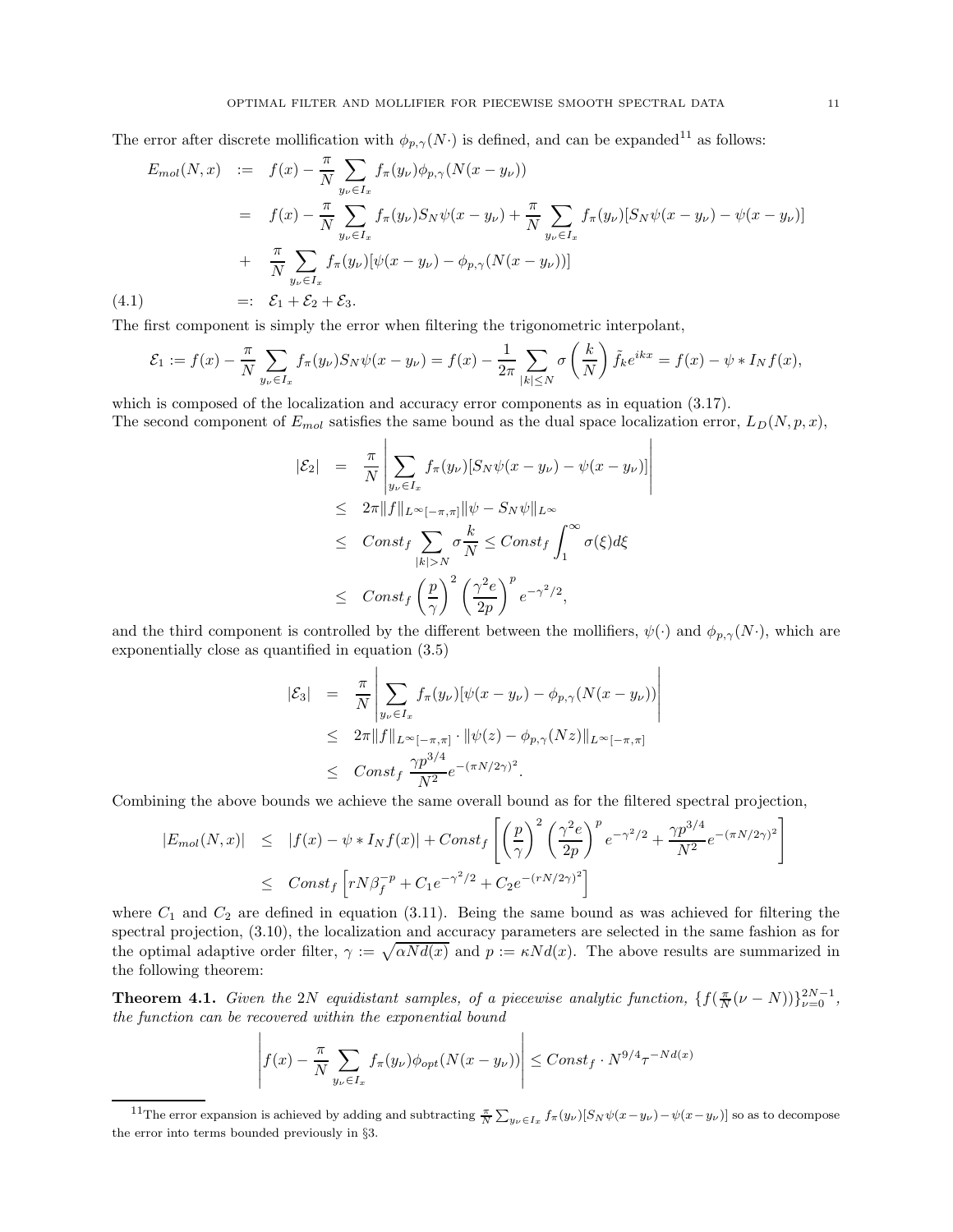where  $\tau := \min \left( \beta_f^k, 2e^{\alpha/2} \left( \frac{\kappa}{\alpha e} \right)^{\kappa}, \frac{e^{1/2\alpha}}{(1+\sqrt{2})^{\kappa}} \right)$ , and the mollifier is given by

(4.2) 
$$
\phi_{opt}(N,x) := \frac{1}{\sqrt{\alpha N d(x)}} \exp\left(\frac{-Nx^2}{2\alpha d(x)}\right) \sum_{n=0}^{\lfloor \kappa N d(x) \rfloor} \frac{4^{-n}}{n!} H_{2n}\left(x\sqrt{\frac{N}{2\alpha d(x)}}\right).
$$

Again, convergence is ensured if the parameter constants satisfy  $\alpha \kappa < 1/2 \ln(1+\sqrt{2}) \approx 0.56$ ; and although their optimal values are function-dependent we propose  $\alpha = 1$  and  $\kappa = 1/15$  as reasonable functionindependent values, in which case  $\tau$  is given as before in equation (3.15). Also we reiterate Remark 3.5 that unlike the adaptive filter and mollifier of [24] and [23], modulo exponentially small differences, the optimal filter and mollifier are performing the same action in the dual and physical spaces. This is reflected in the mollifier dilation factor  $\sqrt{d(x)/N}$  which is the inverse of the filter's dilation rate, as the Fourier transform would imply.

Remark 4.2. As has been shown, by abandoning compact support we are able to develop optimal filters and mollifiers which balance the order of the fundamental error contributions, and in doing so recover (pointwise) true exponential accuracy. However, in the discrete case maintaining compact support can be beneficial; because, unlike spectral data, the pseudo-spectral data (the function's uniform samples) have not intermixed information from different regions of smoothness. In addition, applying the mollifier directly to the uniform samples avoids computation of the pseudo-spectral coefficients. Consequently, if the mollifier is compactly supported to the region of smoothness information will not be transfered across the discontinuity. Rather than construct a compactly supported mollifier directly (as was done in [23]) it is advantageous to use the optimal mollifier and truncate it to the region of smoothness. This is achieve by restricting the optimal mollifier to act on the samples in the sub-interval  $I_{x,d(x)} := (x - d(x), x + d(x))$ . This truncation of the analytic optimal mollifier avoids transferring information across the discontinuity, yet the true exponential accuracy can be retained. The additional error incurred by truncating the mollifier is of the same size as the physical space localization error, and as such does not affect the order of the overall bound in Theorem 4.1. Moreover, normalizing this truncated optimal mollifier to unit mass results in first order accuracy in the immediate neighborhood of the discontinuity, [23].

We note in passing that a similar analysis can be developed for the mollifier applied to a function's spectral projection directly in the physical space. However, such an analysis is omitted for conciseness and as this option is less efficient than applying the optimal filter in the Fourier space. Specifically, applying the mollifier in the physical space requires evaluation of the convolution which is computationally less efficient than pointwise multiplication of the filter directly in the Fourier space.

# 5. Numerical Examples

We begin with contrasting the optimal adaptive filter,  $\sigma_{opt}(\cdot)$ , and mollifier,  $\phi_{opt}(\cdot)$ , presented in Theorems 3.3 and 4.1 with the more traditional compactly supported adaptive filter and mollifier constructed and analyzed in [24] and [23],

(5.1) 
$$
\sigma_{adapt}(\xi) := \begin{cases} e^{\left(\frac{c_q \xi^q}{\xi^2 - 1}\right)} & |\xi| < 1 \\ 0 & |\xi| \ge 1 \end{cases}, \quad c_q := 2^q \frac{3}{8} \cdot \frac{18q^2 + 3q + 14}{9q^2 + 6q + 2},
$$

(5.2) 
$$
\psi_{adapt}(x) := \begin{cases} \frac{2}{d(x)} \frac{\sin((p(x)+1)\frac{\pi x}{d(x)})}{\sin(\frac{\pi x}{2d(x)})} \exp\left(\frac{10x^2}{x^2 - d(x)^2}\right) & |x| < d(x) \\ 0 & |x| \ge d(x) \end{cases}
$$

with adaptive orders,  $q(x) := \max\left(2, \frac{1}{2}\sqrt{Nd(x)}\right)$ , and  $p(x) := Nd(x)/\pi\sqrt{e}$ . In [24] and [23] it was shown that the above compactly supported filter and mollifier satisfy theorems similar to Theorems 3.3 and 4.1, but with the root-exponential convergence rate,  $\exp(-\eta_f\sqrt{Nd(x)})$  for some  $\eta_f > 0$  depending on the particular function being filtered. The optimal filter and mollifier achieve superior, true exponential accuracy by not imposing compact support in the dual or physical space respectively; rather, they satisfy optimal joint time-frequency localization to  $[x - d(x), x + d(x)] \times [-N, N].$ 

,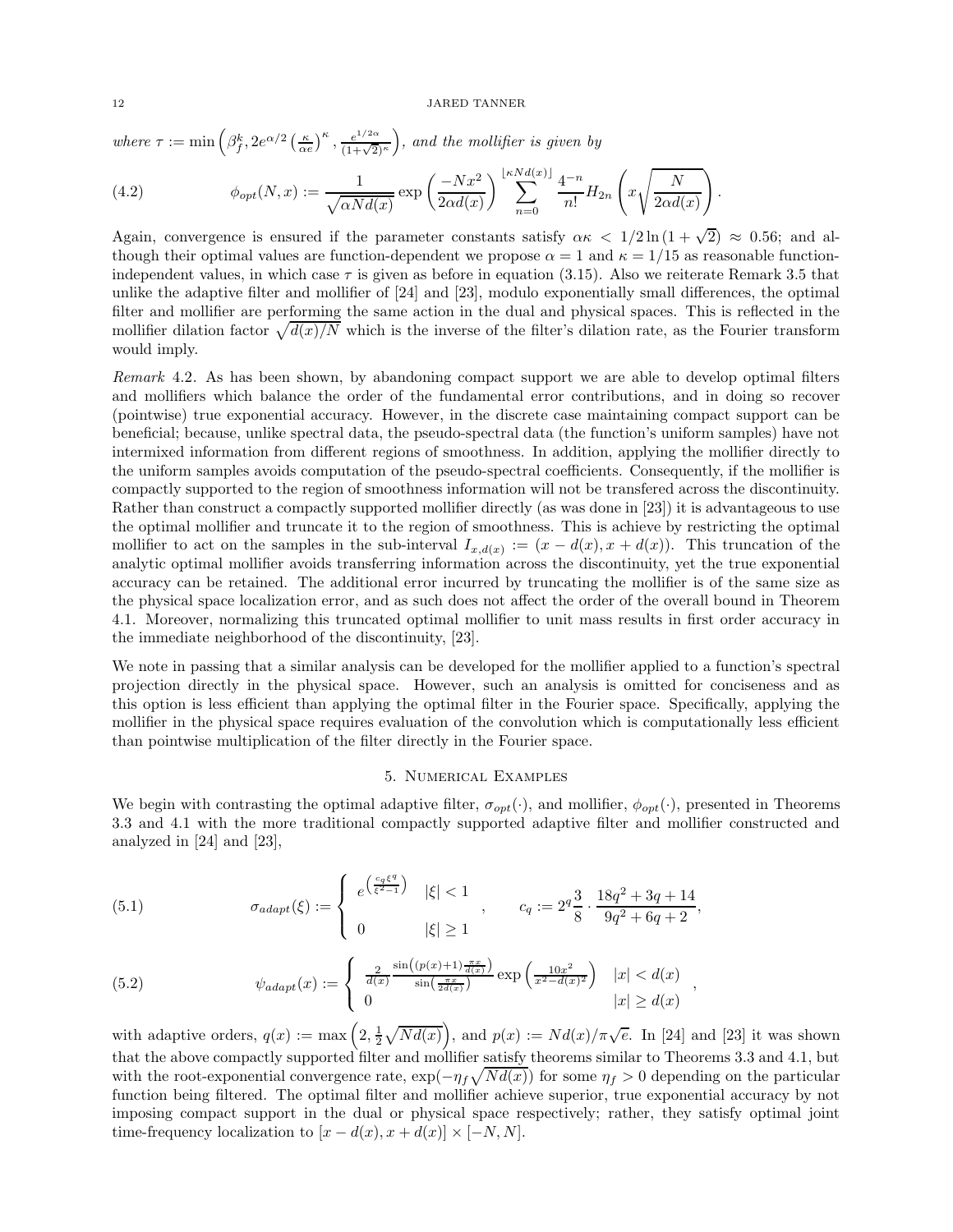Figure 5.1 illustrates the adaptive filter of [24] and the optimal filter for a fixed value spectral projection order, N, and various values of  $d(x)$ . Throughout this section the optimal filter and mollifier use the functions-independent parameter values stated in equation (3.15).



Figure 5.1: The compactly supported adaptive filter (5.1) shown left, and optimal filter (3.14) seen right, for  $N = 128$ , and  $d(x) = 3^{(n-3)}\pi$  with  $n = 0, 1, 2$ , solid, dotted, and dashed respectively. The resulting adaptive filter orders are,  $q = 2, 3, 5$  and the optimal filter of order 2p with  $p = 0, 2, 8$ .

Figure 5.2 shows the mollifiers associated with the optimal adaptive order filter,  $\sigma_{opt}$ , shown in Figure 5.1(right). As the filter order increases, the number of near vanishing moments increases, exhibited through increased oscillations, and improved asymptotic physical space localization, but at the cost of decreased initial localization. By selecting the optimal filter parameters as (3.12), the optimal filter and mollifier balance these competing behaviors, resulting in the minimal error as decomposed in (2.3).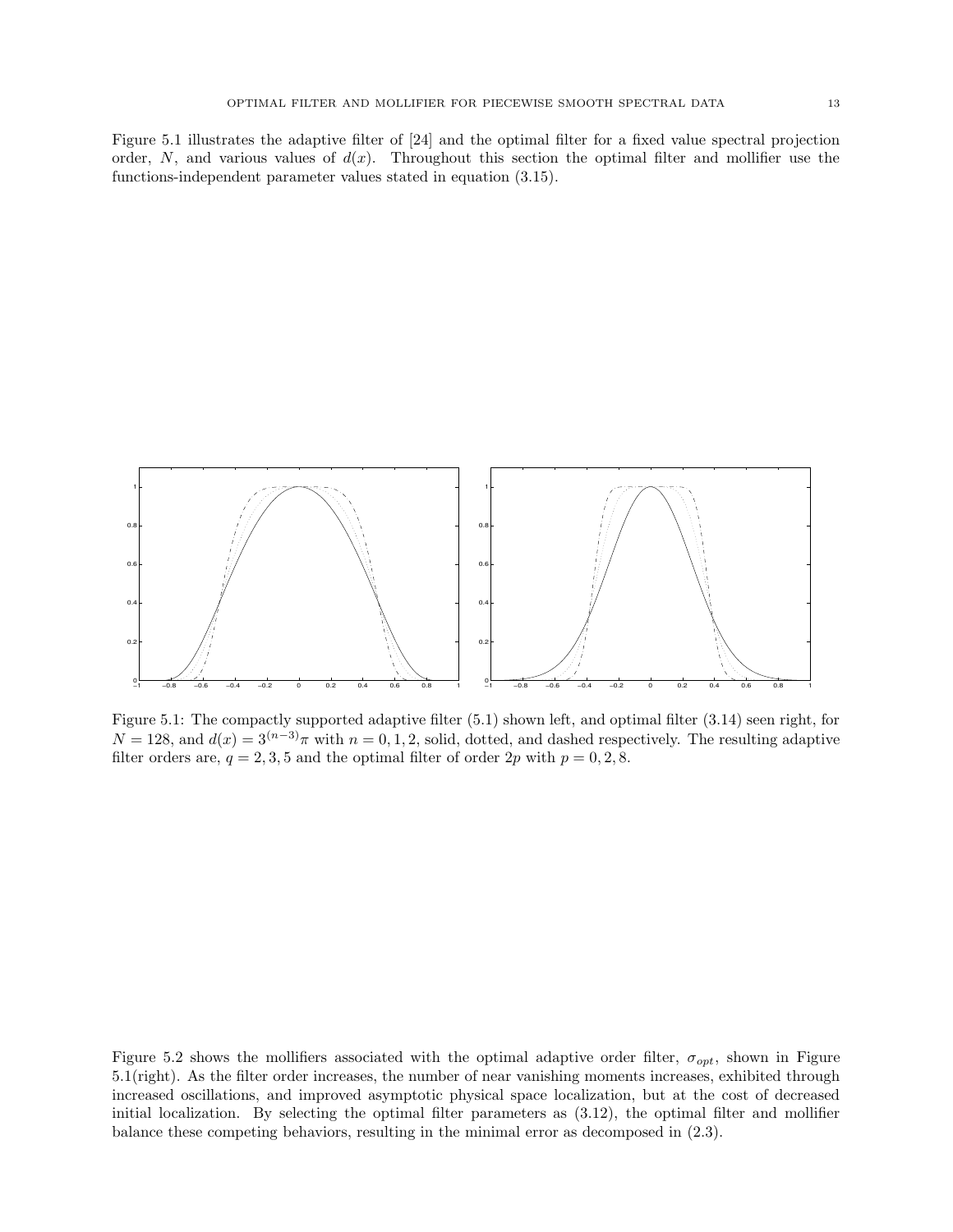

Figure 5.2: The optimal filter  $\sigma_{opt}(\cdot)$ 's associated mollifier for  $N = 128$  and  $d(x) = 3^{(n-3)}\pi$  in (a-c) for  $n = 0, 1, 2$  respectively; and the log of the same mollifiers (d) with increasing asymptotic decay for increasing  $d(x)$ .

The following numerical examples are performed for the function

(5.3) 
$$
f(x) = \begin{cases} (2e^{2x} - 1 - e^{\pi})/(e^{\pi} - 1) & x \in [0, \pi/2) \\ -\sin(2x/3 - \pi/3) & x \in [\pi/2, 2\pi) \end{cases}
$$



which was proposed in [23] as a challenging test problem with a large gradient to the left of the discontinuity at  $x = \pi/2$ . Moreover, lacking periodicity  $f(\cdot)$  feels three discontinuities per period;

$$
d(x) = min(|x|, |x - \pi/2|, |x - 2\pi|) \quad x \in [0, 2\pi],
$$

and has substantially different regularity constants for the two functions composing it which diminishes the potential for parameter tuning.

In Figure 5.3 the exact Fourier coefficients,  $\{\hat{f}_k\}_{k\leq N}$ , are given and then filtered to approximate  $f(x)$ . Although the adaptive filter achieves root-exponential convergence, Figure  $5.3(c)$ , it is at a substantially slower rate than is realized by the optimal order filter, Figure 5.3(d) which possesses true exponential convergence as stated in Theorem 3.3. Specifically, the asymptotic exponential convergence rate constant,  $\tau$  is seen to be approximately 1.37. Moreover, for the optimal filter the convergence in the immediate neighborhood of the discontinuities is also improved as illustrated in the removal of small oscillations seen in Figure 5.3(a) but not  $5.3(b)$ .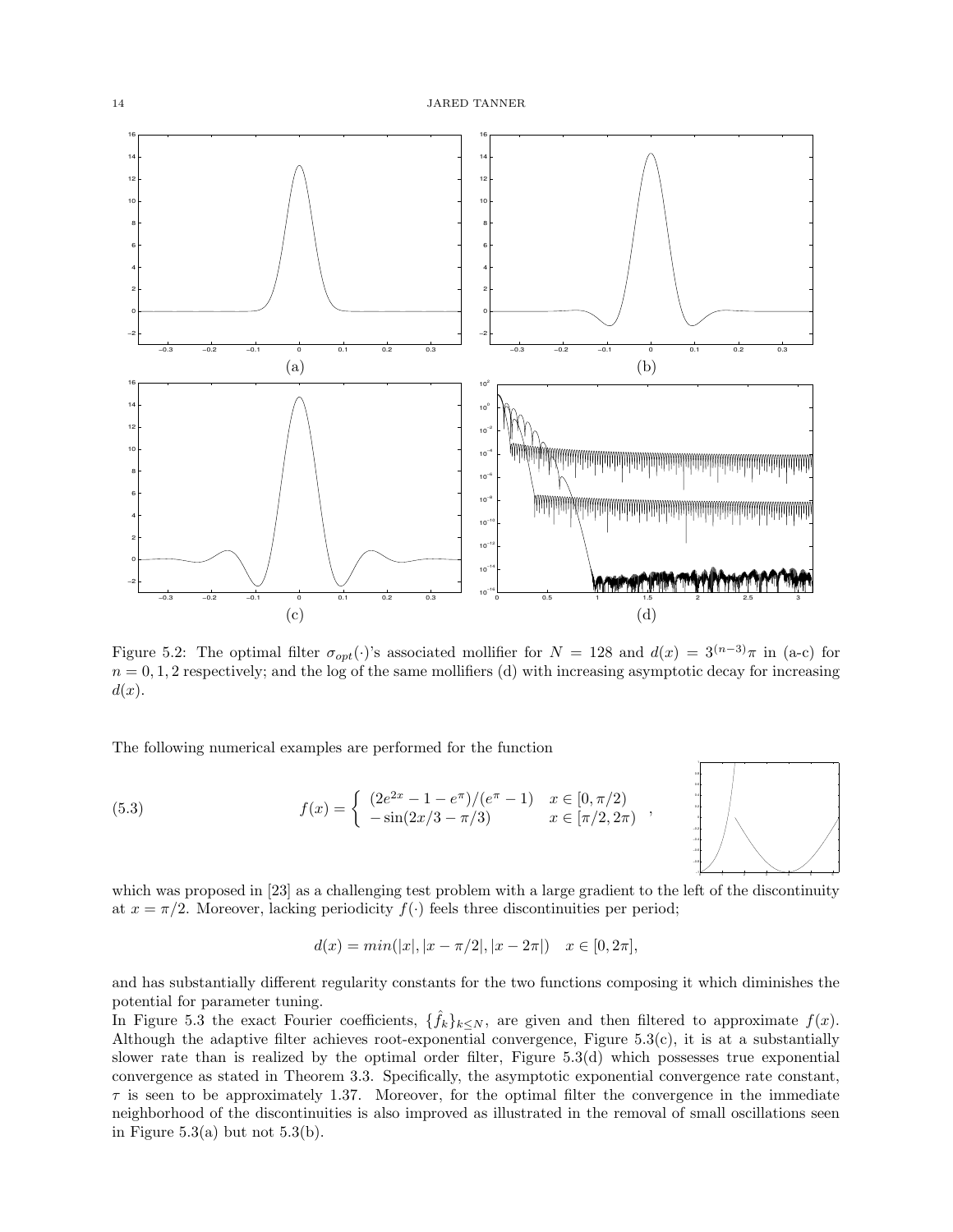

Figure 5.3: The filtered 128 mode spectral projection using the adaptive filter (5.1) and optimal filter (3.14), (a) and (b) respectively. The error in the reconstructions for  $N = 32, 64, 128$  for the adaptive filter (c) and optimal filter (d).

Figure 5.4 contrasts the adaptive mollifier of [23] with the optimal mollifier, (4.2), where the function  $f(x)$ is approximated from its 2N equidistant samples over  $[0, 2\pi)$ , through discrete physical space convolution as stated in Theorem 4.1. The optimal adaptive order mollifier yields a nearly indistinguishable asymptotic convergence rate as the optimal filter, Figures  $5.3(d)$  and  $5.4(d)$ . In addition, the optimal mollifier substantially out-performs the adaptive mollifier,  $(5.2)$ , as contrasted in Figures  $5.4(c,d)$ . For the above computations the optimal mollifier is applied to only the samples in the symmetric interval,  $I_{x,d(x)} = (x - d(x), x + d(x))$ , and both mollifiers are normalized to possess exact unit mass. By further limiting their support to contain at least two samples,  $d(x) := \max(d(x), \pi/N)$ , this normalization results in at least first order approximations, significantly reducing the blurring in the immediate  $\mathcal{O}(1/N)$  neighborhood of the discontinuities, as contrasted in Figure 5.3(a,b) and 5.4(a,b). A full discussion of this normalization is given in [23]. For the optimal filter to retain high order accuracy up to the discontinuity a one-sided filter as described in [4] could be constructed from the optimal filter; for conciseness we do not pursue this avenue here.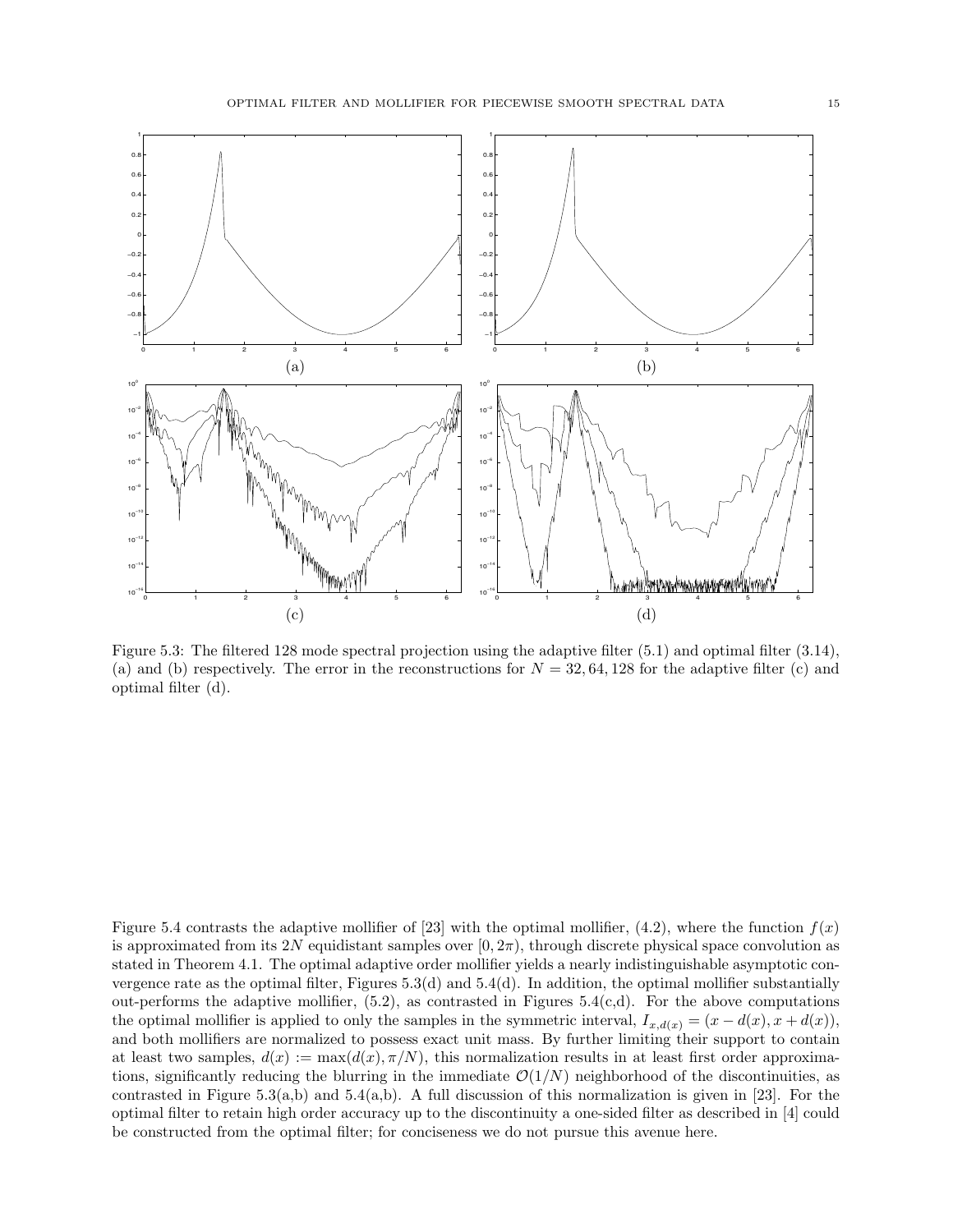

Figure 5.4: The reconstruction of (5.3) from its 256 uniform samples using the adaptive mollifier (5.2) and optimal mollifier (4.2) is shown in (a) and (b) respectively. Additionally, the error in the pseudo-spectral reconstructions with  $N = 32, 64, 128$  for the adaptive mollifier (c) and optimal mollifier (d) is illustrated.

Having established the significant improvements of the optimal filter and mollifier over the adaptive filter and mollifier we now contrast these methods with the pioneering adaptive  $Erfc - Log$  filter of Boyd [2],

(5.4) 
$$
\sigma_{erfc}(\xi) := \frac{1}{2} \text{erfc} \left\{ 2\sqrt{m} \left( |\xi| - 1/2 \right) \sqrt{\frac{-\ln(1 - 4[|\xi| - 1/2]^2)}{4[|\xi| - 1/2]^2}} \right\},
$$

with the adaptive order  $m(x) := 1 + Nd(x)/2\pi$ . The improved true exponential convergence rate of the optimal filter and mollifier is realized by abandoning the traditional construction with compact support, and developing analytic filters and mollifiers. Although the convergence properties of this  $Erfc - Log$  filter are much less understood, it is similarly analytic and the numerical examples here exhibit its numerical effectiveness. The form of the  $Erfc - Log$  filter was developed as an asymptotic approximation of the Vandeven filter [25]. The adaptive order was derived independently from Euler lag average acceleration (a piecewise constant approximation of filtering) applied to the sawtooth function, [1], and was put forth as the optimal adaptive order for general filters. Although correctly capturing the desired properties of an adaptive order, the transition from Euler lag averaging to general filters fails to capture the subtleties of the filter's smoothness. In particular, for infinitely differentiable compactly supported filters the optimal order is given as a fractional<sup>12</sup> power of  $Nd(x)$ , [24]. Nevertheless, from the analysis developed in [24] and §3 it can be *conjectured* that for analytic filters the order proportionality  $~ ∆ Nd(x)$  is indeed correct. The error

 $12$ Compactly supported infinitely differentiable functions can be analyzed in terms of there Gevrey regularity, which is categorized by the growth rate of a function's derivatives,  $||f^{(s)}||_{L^{\infty}} \leq Const \cdot (s!)^{\alpha}/\eta_{f}^{s}$  for  $\alpha > 1$ . The resulting optimal adaptive filter order for Gevrey regular filters is  $q(x) \sim (Nd(x))^{1/\alpha}$ . For Gevrey regular functions replacing the root adaptive filter order with that arrived at through the Euler Lag averaging,  $\sim Nd(x)$ , results in a dramatically decreased convergence rate.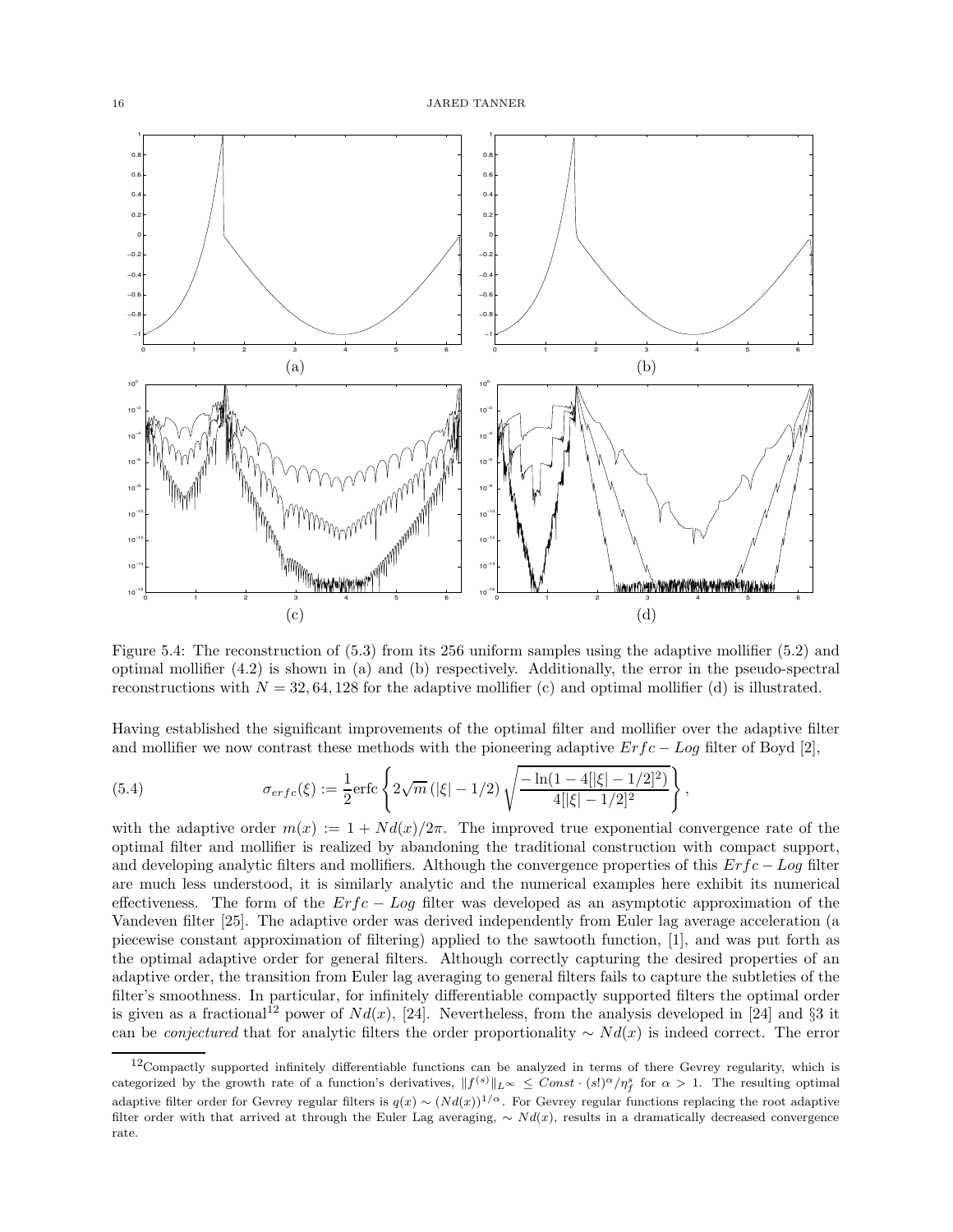



Figure 5.5: Left: The error for the filtered  $N = 128$  mode spectral projection of (5.3) using the adaptive (dots),  $Erfc - Log$  (dot dash), and optimal (dash) filters. Right: The error after approximating (5.3) from its 256 uniform samples using the adaptive (dots) and optimal (dash) mollifier. As there is no physical space, mollifier, analog to the  $Erfc-Log$  filter, for completeness the  $Erfc-Log$  filtered trigonometric interpolant (dot dash) is shown.

decomposition developed here in (2.3) may allow for a rigorous analysis of the Erfc − log filter and proof of exponential convergence.

Figure 5.5 directly contrasts the adaptive,  $Erfc - Log$ , and optimal filter (left) as well as the adaptive and optimal mollifier right. True exponential accuracy is illustrated for the optimal and  $Erfc - Log$  filter, with the optimal filter achieving somewhat better results. The  $Erfc - Log$  filter consistently outperforms the adaptive filter, however it is worth noting that no proof of convergence is currently available for the  $Erfc - Log$  filter. A similar exponential convergence rate can be expected of the traditional exponential filter  $\sigma_{exp}(\xi) := \exp(-c\xi^{2p})$  with properly chosen parameters, c, and  $p \sim Nd(x)$ . However, as neither the complementary error function nor the exponential filter are known to in any way satisfy optimal joint time-frequency localization there is little reason to believe they will be as accurate as the optimal filter. The primary advantage of filtering over other methods for the resolution of Gibbs' phenomenon is their computational efficiency. Specifically, for non-adaptive filters  $\mathcal{O}(N)$  points can be approximated within a  $\mathcal{O}(N \log N)$  computation cost by utilizing the ubiquitous FFT algorithm. Although a faithful implementation of the optimal filter or mollifier requires  $\mathcal{O}(N^2)$  computational cost to approximate  $\mathcal{O}(N)$  points, the  $\mathcal{O}(N \log N)$  efficiency can be recovered by using a tiered approach. Rather than utilize a different filter for each point, the tiered approach designates a finite number of intervals in each of which a a selection of the optimal filter is used. Unfortunately, as symmetric filters and mollifiers necessarily sacrifice accuracy when the discontinuities are approached, they can not recover high order accuracy up to the discontinuities. Here we do not contrast the optimal filter and mollifier with the interval methods designed to recover high resolution up to the discontinuities (e.g. [3, 5, 6, 12, 14, 19]), but note that in [12] numerical experiments are performed on (5.3) allowing for a direct comparison. As stated earlier, the hybrid method, [8] is a particularly computationally efficient synthesis of these interval methods and filtering. The hybrid method uses the tiered approach describe above, with one of the interval methods is used for the intervals withing a  $\mathcal{O}(1/N)$  neighborhood of the discontinuity.

## **SUMMARY**

In this work we determine the fundamental error contributions for a general filter or mollifier. From this perspective we discard the classical restriction of compact support, and use the theory of time-frequency analysis to construct a filter and mollifier with optimal joint time-frequency localization to the region dictated by the function's smoothness, and the projection order,  $[x - d(x), x + d(x)] \times [-N, N]$ . This analysis results in the new fundamental dilation relationship  $\sqrt{N/d(x)}$  and its inverse in the dual and physical spaces respectively. Furthermore, similar to [23, 24] the number of near vanishing moments is selected to balance the accuracy and localization errors, again determined to be a function of both localization parameters N and  $d(x)$ . The significant improvements in the convergence rate, are reflected in Theorems 3.3 and 4.1 and are illustrated in Figures 5.3 and 5.4. In addition to the improved accuracy, the optimal filter and mollifier